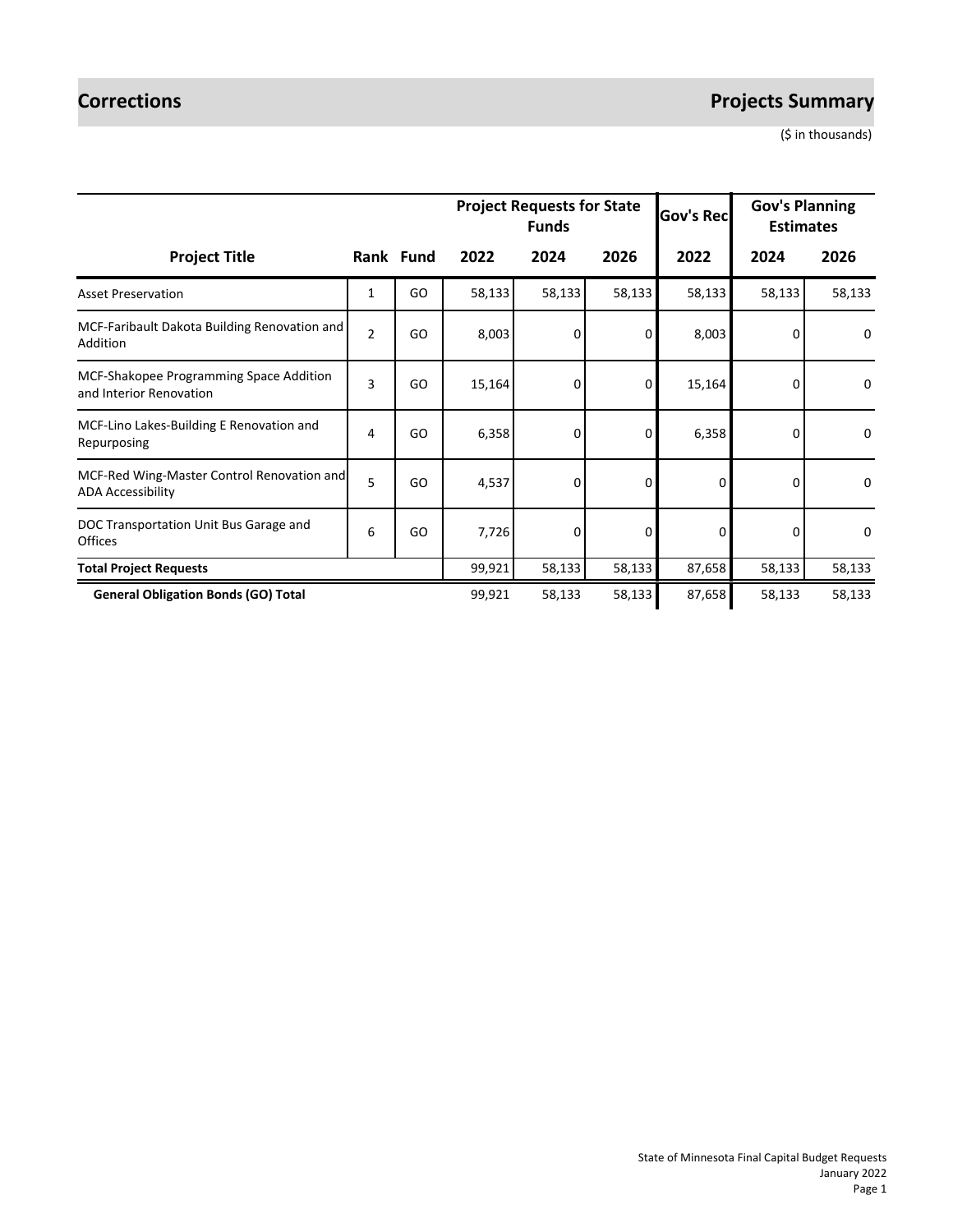### **AT A GLANCE**

- More than 4,300 employees
- 10 prisons statewide
- Approximately 8,000 incarcerated adults and juveniles in state correctional facilities
- Approximately 104,000 persons under community supervision in Minnesota including more than 20,000 supervised by the DOC and more than 80,000 supervised by community partners
- 74% of people released from prison do not return for a new conviction
- 95% of incarcerated persons will return to their communities upon release from prison

#### **PURPOSE**

The mission of Minnesota Department of Corrections (DOC) is to transform lives for a safer Minnesota. By successfully addressing the needs of the people served, the DOC provides the opportunity for redemption, and productive community reintegration. It is the goal of these services to advance public safety. To achieve the agency's mission, strategies are prioritized to hold people accountable for the offenses they commit while providing them with the tools to become successful and contributing members of their communities. The DOC is committed to achieving justice through promotion of racial equity, reducing and repairing the harmful impacts of crime, and building community connectedness. The DOC serves men, women and youth in the state's correctional facilities or on community supervision. No matter the custody status, transformative opportunities and the path to community reintegration are prioritized by the DOC starting the first day a person begins their sentence and throughout successful completion of their debt to society. The agency accomplishes its mission through the committed efforts of more than 4,000 employees. Approximately 97% of the DOC's total biennial budget comes from the general fund. Special revenue funds represent over 2% of the budget and federal funds represent less than 1%.

#### **STRATEGIES**

#### Strategies to Achieve Mission

The DOC works to support and achieve established priorities and goals as it executes its mission of transforming lives for a safer Minnesota. The work of transforming lives is all about building connections, helping people become good neighbors when they return to their communities, and making Minnesota a great place for families and children.

The DOC implements several specific strategies including:

- Increasing the use of evidence-based practices in the rehabilitation of those who are in the department's care, including programming, treatment, education, and processes surrounding incarceration.
- Increasing the number of people released from prison who, within 30 days, obtain meaningful employment, enroll in educational programming, or actively engage in community-based treatment by 90 percent.
- Reducing the number of technical readmissions to prison by 70 percent overall, including for American Indians and Minnesotans of color, through effective use of community supervision and support services.
- Increasing the number of people in prison enrolled in full-time classroom college and enrolling 75 people in new pathways from DOC technical training to Minnesota State sponsored associate degrees.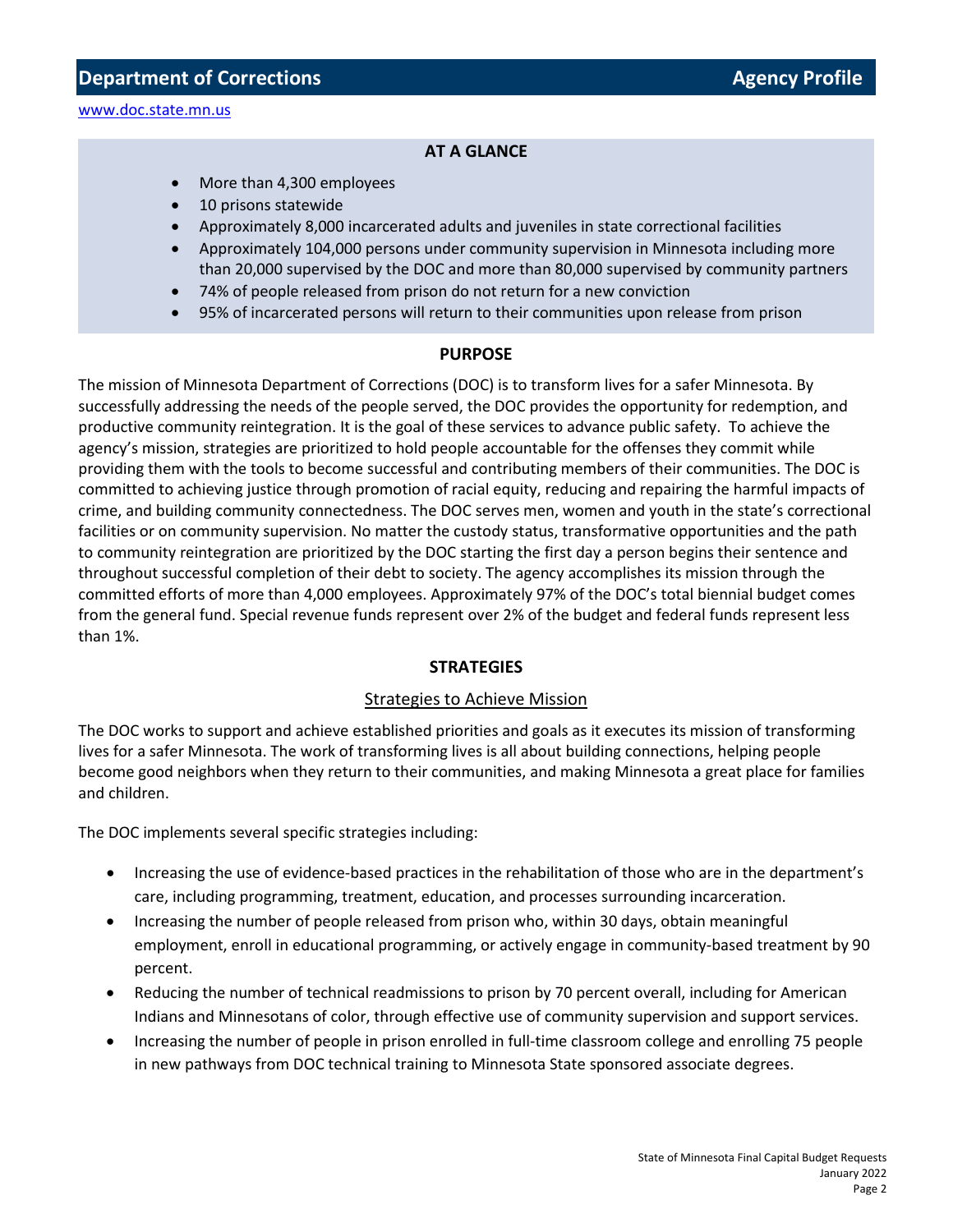- Transforming data collection and reporting process into a strategic and performance-based model, resulting in dynamic, real-time dashboards (internal and public facing) displaying accurate and predictive key performance indicators.
- Using the Department of Administration's Equity Select program.
- Training staff and encouraging the use of Targeted Group, Economically Disadvantaged, and Veteran Owned (TG/ED/VO) vendors whenever possible.

The DOC is focused on two priorities to achieve the mission of transforming lives: (1) Improving internal organizational culture and (2) Providing consistent delivery of exceptional public services. Several strategies support these priorities.

Improved internal organizational culture:

- Aligning the organization's structure to reflect and support the mission.
- Identifying leaders within the organization and providing support needed to help them become invested in this mission and lead the organization into the future.
- Protecting staff, those who are incarcerated, and clients under supervision from harm and injury.
- Increasing retention rates of employees by improving the onboarding process, developing supervisors' capacity for encouraging professional development, and increasing pride in working for the DOC.
- Hiring people to fill critical vacancies especially among corrections officers.
- Advancing equity and inclusion across the agency by retaining at least 75 percent of newly hired employees for at least two years and achieve this retention rate for American Indians, people of color, people who have a disability, and Veterans.
- Transforming the culture of local workplaces into creating more successful, positive, and healthier experiences for others by practicing servant leadership, using performance management, and engaging employees in decision-making.
- Empowering leaders, engaging front line staff, and fostering collaboration.

Consistent delivery of exceptional public services:

- Increasing engagement of the public, particularly those impacted by our programs, in creation and revision of our programs, policies, and decisions.
- Significantly increasing the use of evidence-based practices in the rehabilitation of those who are incarcerated, on community supervision or probation; including programming, treatment, education, and processes surrounding incarceration.
- Increasing the number of people released from prison who, within 30 days, obtain meaningful employment, enroll in educational programming, or actively engage in community-based treatment by 90 percent.
- Reducing the number of technical readmissions to prison by 70 percent overall, including for American Indians and Minnesotans of color, through effective use of community supervision and support services.
- Increasing the number of people in prison enrolled in full-time classroom college by 400 percent and enrolling 75 people in new pathways from DOC technical training to Minnesota State sponsored associate degrees.

M.S. 241.01 [\(https://www.revisor.mn.gov/statutes/cite/241.01\)](https://www.revisor.mn.gov/statutes/?id=16A) provides the legal authority for the DOC.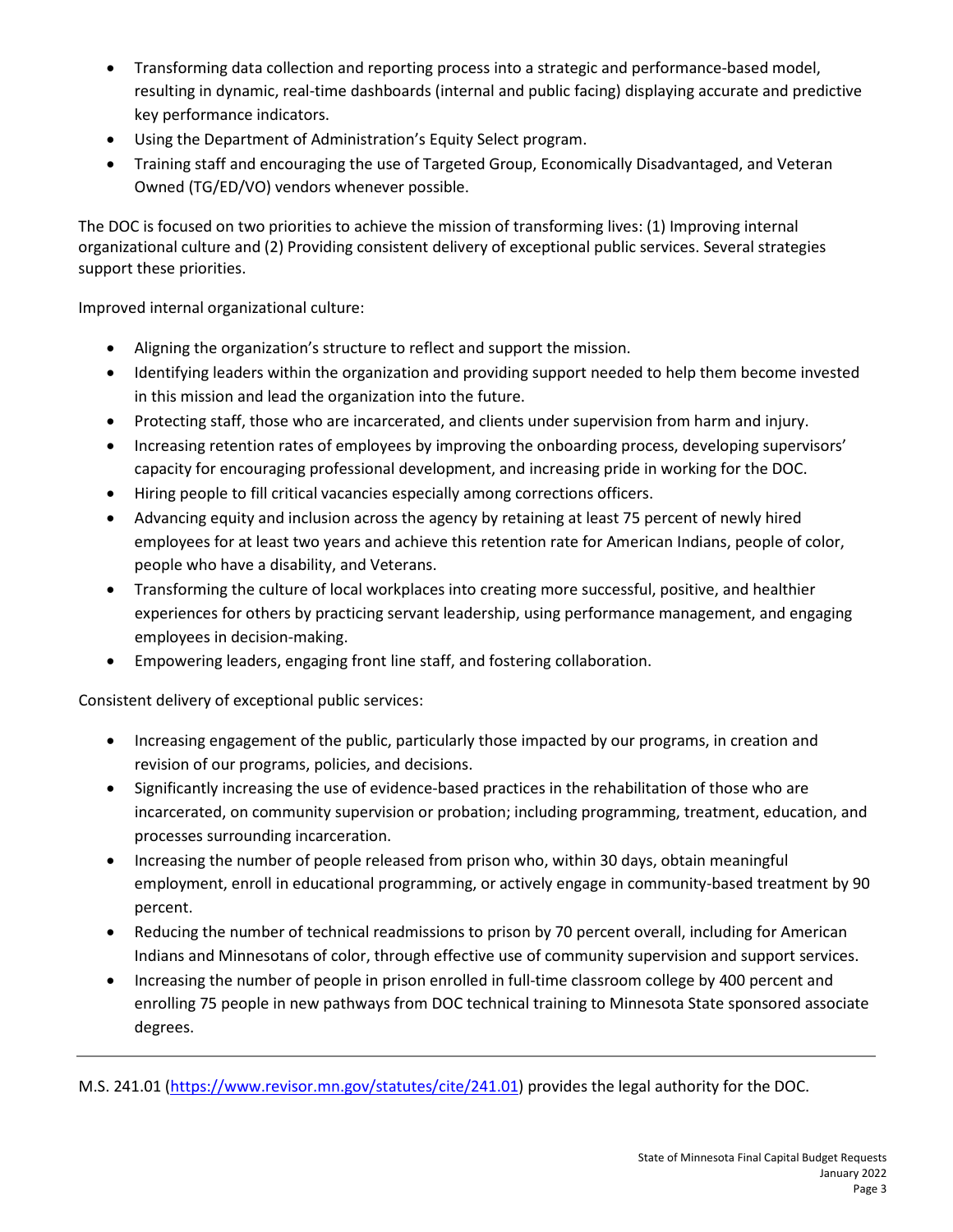# **AT A GLANCE**

The vision of the DOC is to achieve justice through promotion of racial equity, restoration from harm, and community connectedness. The mission of the Minnesota Department of Corrections (DOC) is to:

### *Transform lives for a safer Minnesota.*

The department is authorized under M.S. chapter 241. In carrying out the mission of the DOC, the department has the following values that are reflected in this capital budget request:

- **Safety**
- Honesty
- Service
- Equity
- Fairness
- Respect

### **Factors Impacting Facilities or Capital Programs and Requested Capital Projects**

Capital budget requests are prioritized to support offender population growth, safety, security, and asset preservation.

- 1. Asset Preservation
	- $\checkmark$  As many of the correctional facilities are in need of replacement of the windows, roofs, tuck pointing As many of the correctional facilities are in need of replacement of roofs, windows, tuck pointing, mechanical/electrical upgrades and other projects to maintain these facilities, address life/safety issues and energy conservation.
- 2. Faribault Dakota Building Expansion/Interior Renovation
	- $\checkmark$  The scope of work will call for the demolition of an abandoned two-story structure and the new construction of a much needed addition for Programming needs; as well as upgrading the existing minimum security building specific to the building envelope and an interior upgrades.
- 3. Lino Lakes Building E Renovation
	- $\checkmark$  Building E is an underutilized asset on the Lino Lakes campus and has been abandoned for several years. This project will completely renovate the interior of the building (approximately 8,000 sf) to accommodate Programming space and support functions. A new HVAC system will be installed, window replacement and address energy code issues with the building perimeter.
- 4. Red Wing Master Control Renovation/ADA Compliance
	- $\checkmark$  The project will provide an enhanced security area for all Master Control functions; as well as providing a handicapped accessible entry for visitors and staff
- 5. Shakopee Building Addition/Interior Renovation
	- $\checkmark$  Due to a shortage of Programming space, a building addition of approximately 10,000 sf is requested, as well as the interior renovation of approximately 5,000 sf of adjacent Programming space for enhanced efficiency.
- 6. DOC Transportation Unit Garage/Office
	- $\checkmark$  The project will provide for a consolidation of operations resulting in operating cost saving and efficiencies; as well as providing vehicle security.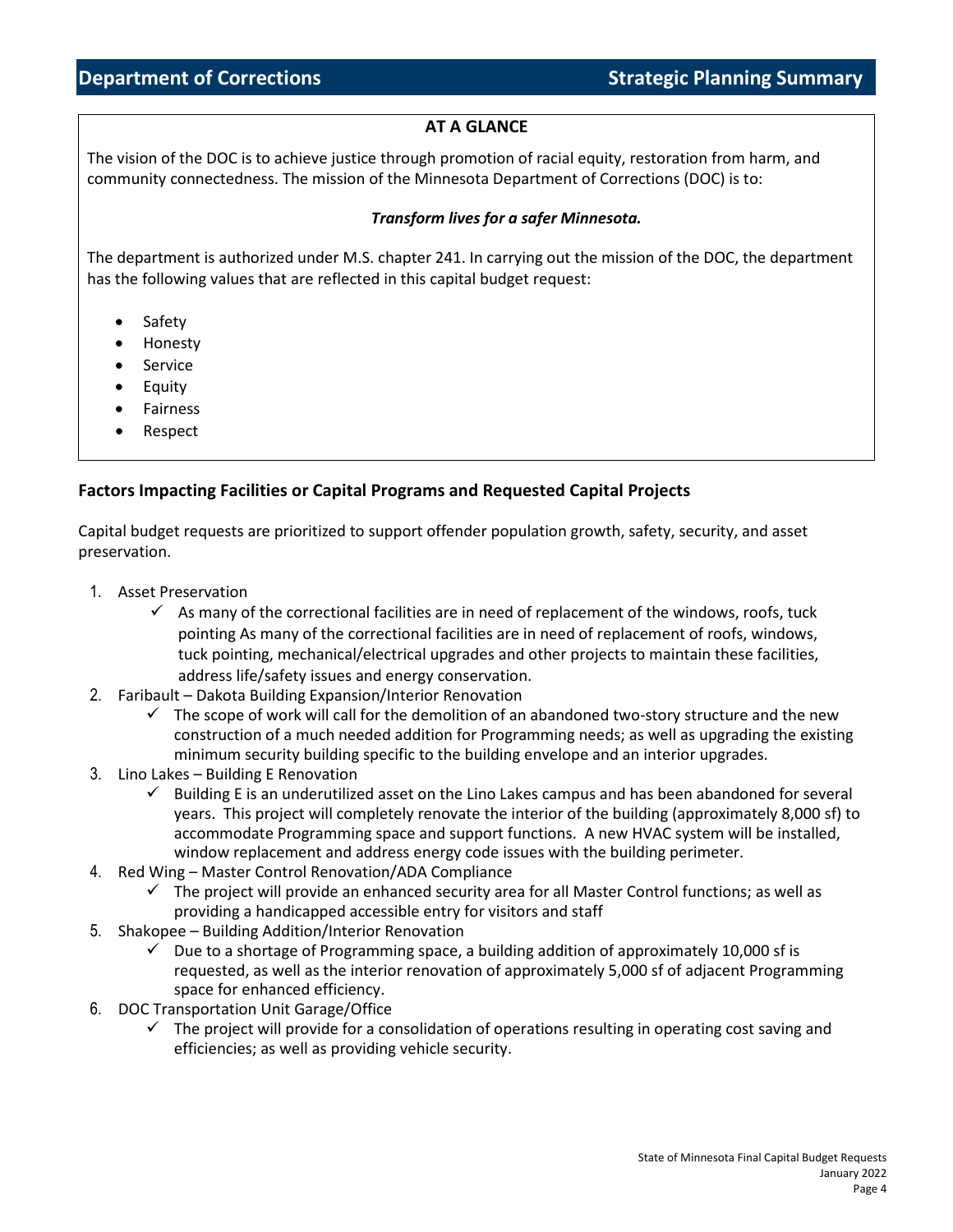## **Trends, Policies and Other Issues Affecting the Demand for Services, Facilities, or Capital Programs**

The Legislature holds the department accountable for performance measures and goals. One major department goal is to have no escapes from secure facilities. Construction of an interior perimeter fence (SCL) is consistent with achieving that goal.

The current economy offers challenges in receiving competitive bids from construction companies and designers for projects; however, in collaboration with the Department of Administration's Real estate and Construction Services, the DOC will continue to strive for cost competitive bidding to put Minnesotans to work. In addition, the DOC in collaboration with the Dept. of ADM Real Estate and Construction Services, commits to continuing to build an inclusive pool of state vendors by increasing the percent of the State's annual procurement spent with certified small businesses owned by women, American Indians, people of color, people who have a disability, and veterans.

#### **Adult Inmate Prison Population Growth:**

The number of individuals the DOC incarcerates is based on new commitments from the courts as well as revocations for those who violate the conditions of their community supervision. Since 1989, the legislature and Sentencing Guidelines Commission have substantially increased penalties for serious violent and drug offenses. Current department projections estimate the department's total prison population will be over 10,028 by 2024. With a current bed capacity of 9,442, the department is identifying a number of options to meet bed space demands.

#### **Adult Male Population Projections:\***

DOC is currently responsible for housing 8,892 male individuals, but have capacity in our state correctional facilities for only 8,786 individuals, and are, therefore, renting jail beds. By 2024, projections show an estimated male population of 9,309.

#### **Adult Female Population Projections:\***

We are currently responsible for housing 662 female individuals (including the Challenge Incarceration Program), but have capacity in our state correctional facilities for only 656 individuals, and are, therefore, renting bed space. By 2024, projections show an estimated female population of 719.

*\*projections are based on current laws trends and practices and are updated annually to incorporate statutory and environmental changes*

#### **Adult Facility Bed Space Plan Summary:**

The plan for FY2019-2020 includes expansion of various early release programs and limiting use of local jail beds.

#### **Self-Assessment of Agency Facilities and Assets**

Because of limited funding in the capital budget and Capital Asset Preservation Rehabilitation Account (CAPRA), the department has deferred or delayed many maintenance projects. In addition, ongoing projects such as window replacement, roofing and tuck-pointing have been deferred.

In the future, as buildings age, additional funding will be needed to maintain these state facilities. Also, the need to meet state fire marshal, OSHA and code compliance for safety and building standards continues to compete with and consume limited funding available through the capital budget process.

#### **Agency Process for Determining Capital Requests**

DOC administration seeks input from the wardens and superintendents of all the correctional facilities and shared services managers. Administration provides general guidelines, including types of projects and departmental objectives. Each manager, warden or superintendent develops requests. The requests are reviewed, consolidated and prioritized by the commissioner, deputy and assistant commissioner who select the projects needed to meet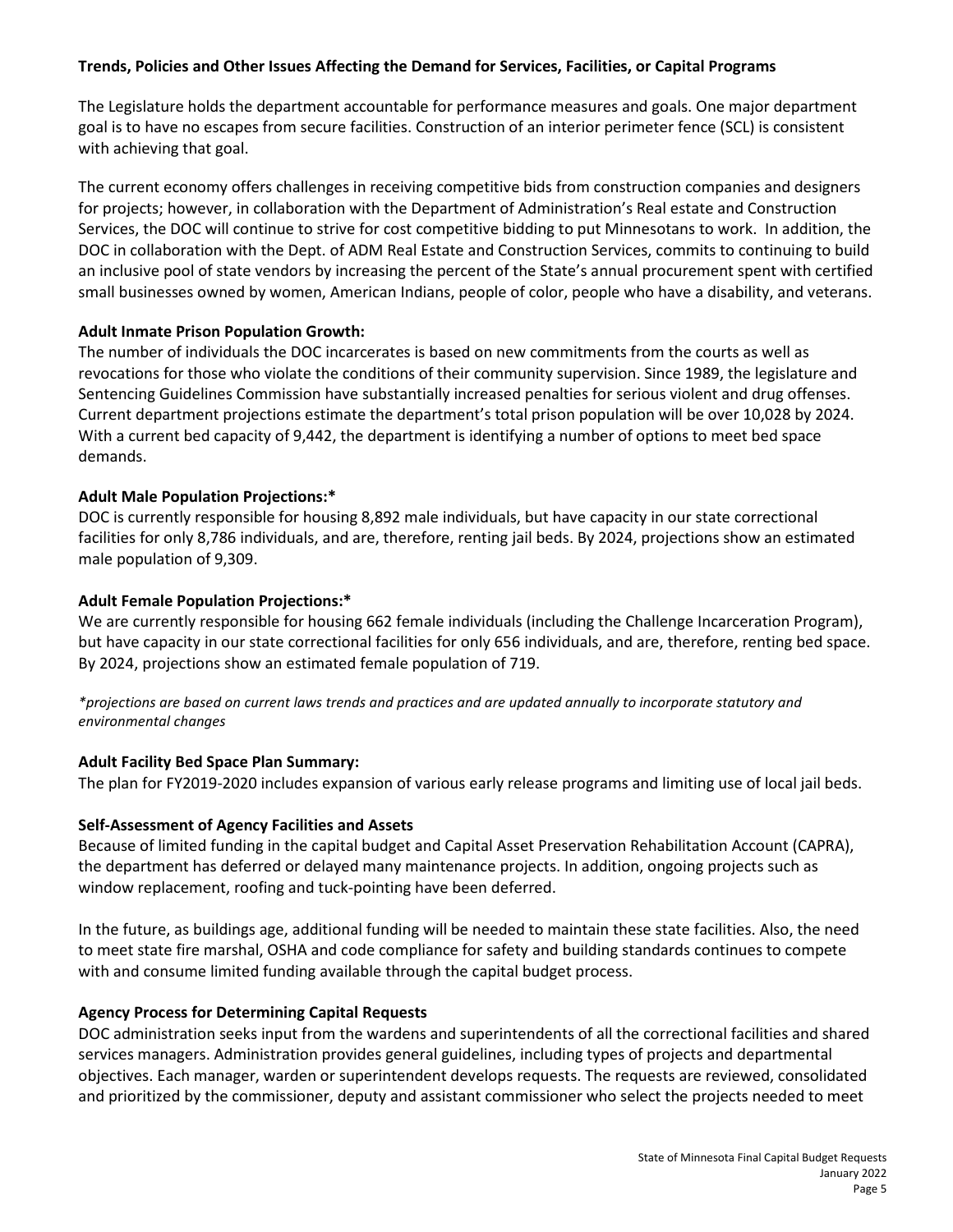the mission, goals, and objectives of the department. Various staff in plant operations, finance, and central office provide data collection. Consultants and engineers are consulted in developing cost estimates.

The DOC continues the process of developing short and long-range plans for the agency, as well as a system to collect necessary data.

## **Major Capital Projects Authorized in 2020 and 2021**

2020 Asset Preservation \$25,000,000 2020 Willow River – Communications Equipment \$1,877,000 2020 Faribault – Dakota Building Renovation \$954,000 2020 St. Cloud – Fire Suppression \$800,000 2020 Stillwater – Fire Suppression \$2,600,000 2020 Togo – Sewer System \$2,600,000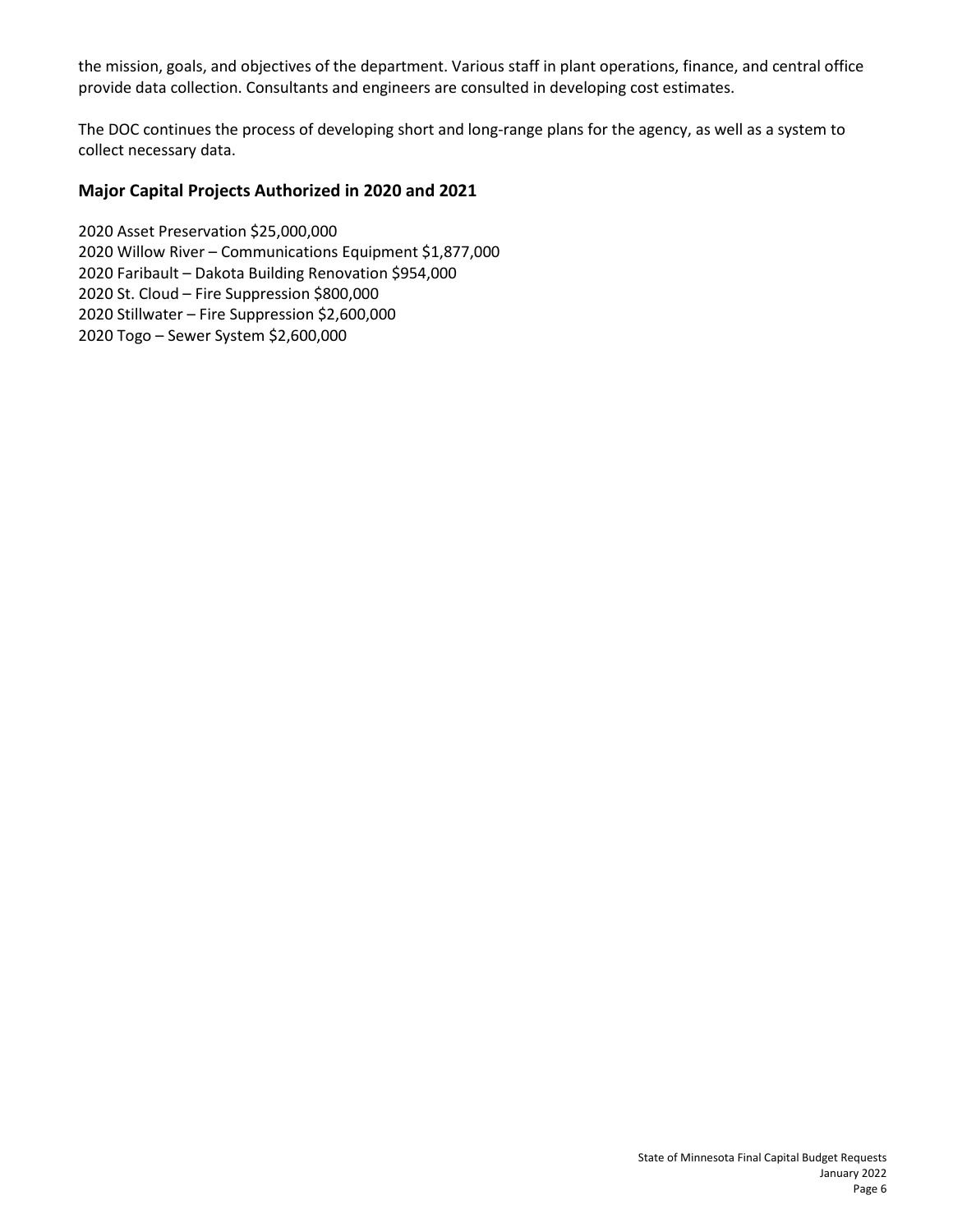# **Corrections Project Narrative**

(\$ in thousands)

### **Asset Preservation**

| AT A GLANCE              |                                                                                                                                                                                                                                                                                 |
|--------------------------|---------------------------------------------------------------------------------------------------------------------------------------------------------------------------------------------------------------------------------------------------------------------------------|
| 2022 Request Amount:     | \$58,133                                                                                                                                                                                                                                                                        |
| <b>Priority Ranking:</b> |                                                                                                                                                                                                                                                                                 |
| <b>Project Summary:</b>  | \$58,133,000 in State funds is requested for DOC Asset Preservation. This<br>project requests funding for repair, replacement and renewal needs<br>specific to Minnesota's Correctional Facilities. These needs represent a<br>system-wide assessment of facility deficiencies. |

# **Project Description**

The project requests funds the repair, replacement and renewal needs specific to the Minnesota Correctional Facilities. These needs represent a system-wide assessment of facility deficiencies, including, but not limited to:

- Safety hazards and code compliance issues
- Preservation of building exteriors and interiors
- Perimeter security systems replacements/upgrades
- Tuck Pointing
- Roof Replacements
- Life safety issues (fire suppressions systems)
- Mechanical and electrical upgrades
- Window Replacement
- Hazardous Material Abatement
- Infrastructure upgrades (restoration of asphalt roads/parking area, drainage systems, etc.)

# **Project Rationale**

As the Department of Corrections (DOC) facilities age (three facilities are over 100 years old), the need becomes greater to maintain the condition of the buildings and systems. The asset preservation request is an attempt to implement a proactive plan, in lieu of a reactive or emergency response to building and system failures.

In recent years, asset preservation requests have become a basic component of the capital budget process. The key objective of asset preservation is to help reduce the amount of deferred maintenance and deferred renewal. These projects require completion so deficiencies can be properly addressed and repairs made to maintain DOC facilities. Funding of these requests will reduce future capital requests and will result in overall security, safety and operating efficiencies.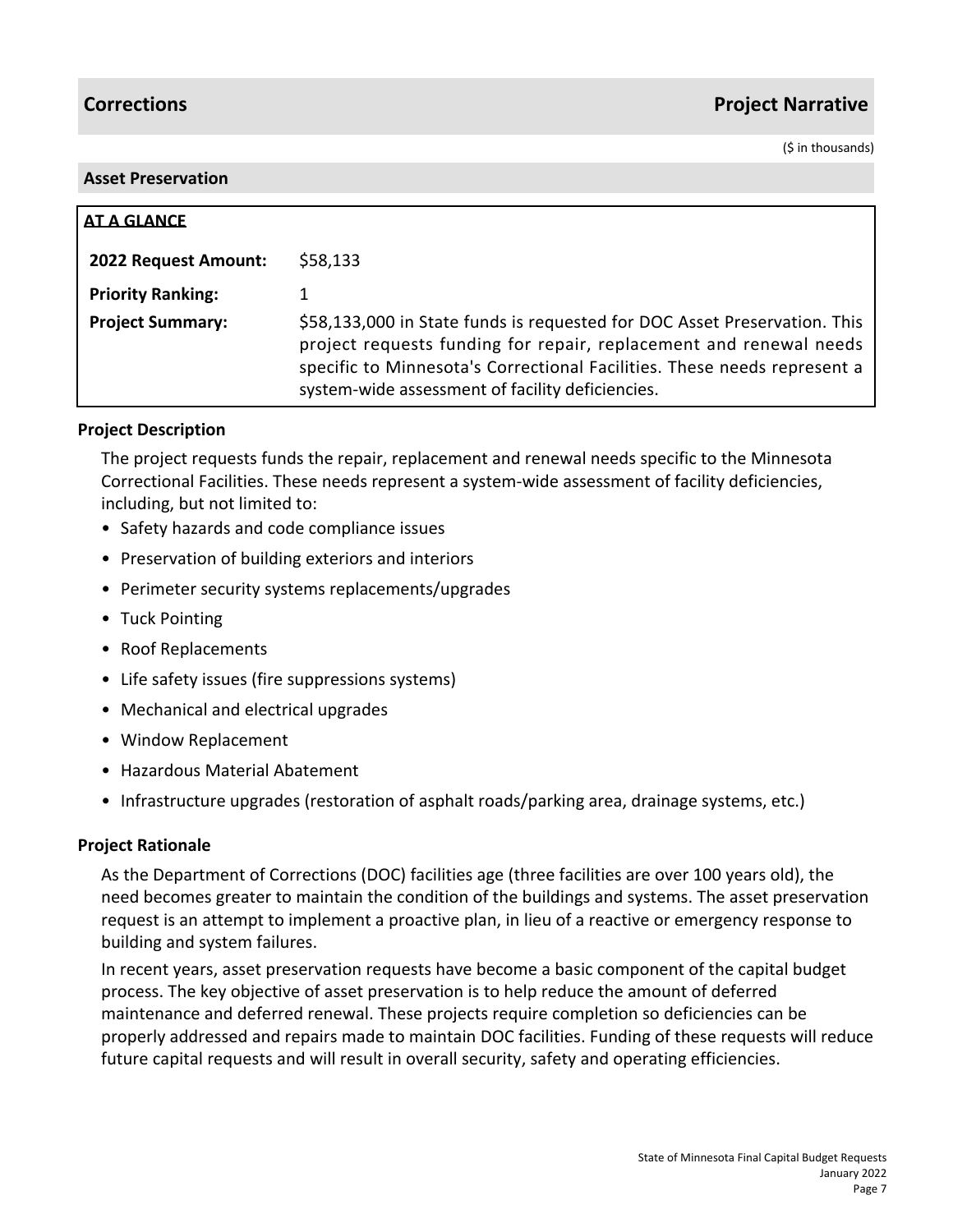# **Project Timeline**

At the time of appropriation, multiple projects will be initiated and each project will have varying schedules of completion

# **Other Considerations**

The continued funding at the requested level for several biennia will enable the Department of Corrections to make a significant impact on the deferred maintenance backlog. Funding this request will enable the Department of Corrections to continue efforts to reduce the level of deferred maintenance at Minnesota's Correctional Facilities. The maintenance of physical plants is imperative to the safety of Minnesota citizens, DOC staff and incarcerated individuals who occupy DOC facilities.

The current backlog of critical asset preservation projects identified by the DOC exceeds \$220 Million.

Based on the 2021 Facility Condition Index Rating Scorecard, of the 336 buildings, 63 fall into the poor condition category and 17 are in crisis condition. \$645 Million has been identified for deferred maintenance costs for all DOC buildings.

# **Impact on Agency Operating Budgets**

There will be no impact on operating budgets.

# **Description of Previous Appropriations**

2012 Asset Preservation Appropriation - \$5 million

2014 Asset Preservation Appropriation - \$5.5 million

2016 Asset Preservation Appropriation - \$0

2017 Asset Preservation Appropriation - \$20 million

2018 Asset Preservation Appropriation - \$20 million

2020 Asset Preservation Appropriation - \$25 million

# **Project Contact Person**

David Wisnewski Capital Resource Administrator 612-346-9822 david.wisnewski@state.mn.us

# **Governor's Recommendation**

The Governor recommends \$58.133 million in general obligation bonds for this request. Also included are budget estimates of \$58.133 million for each planning period for 2024 and 2026.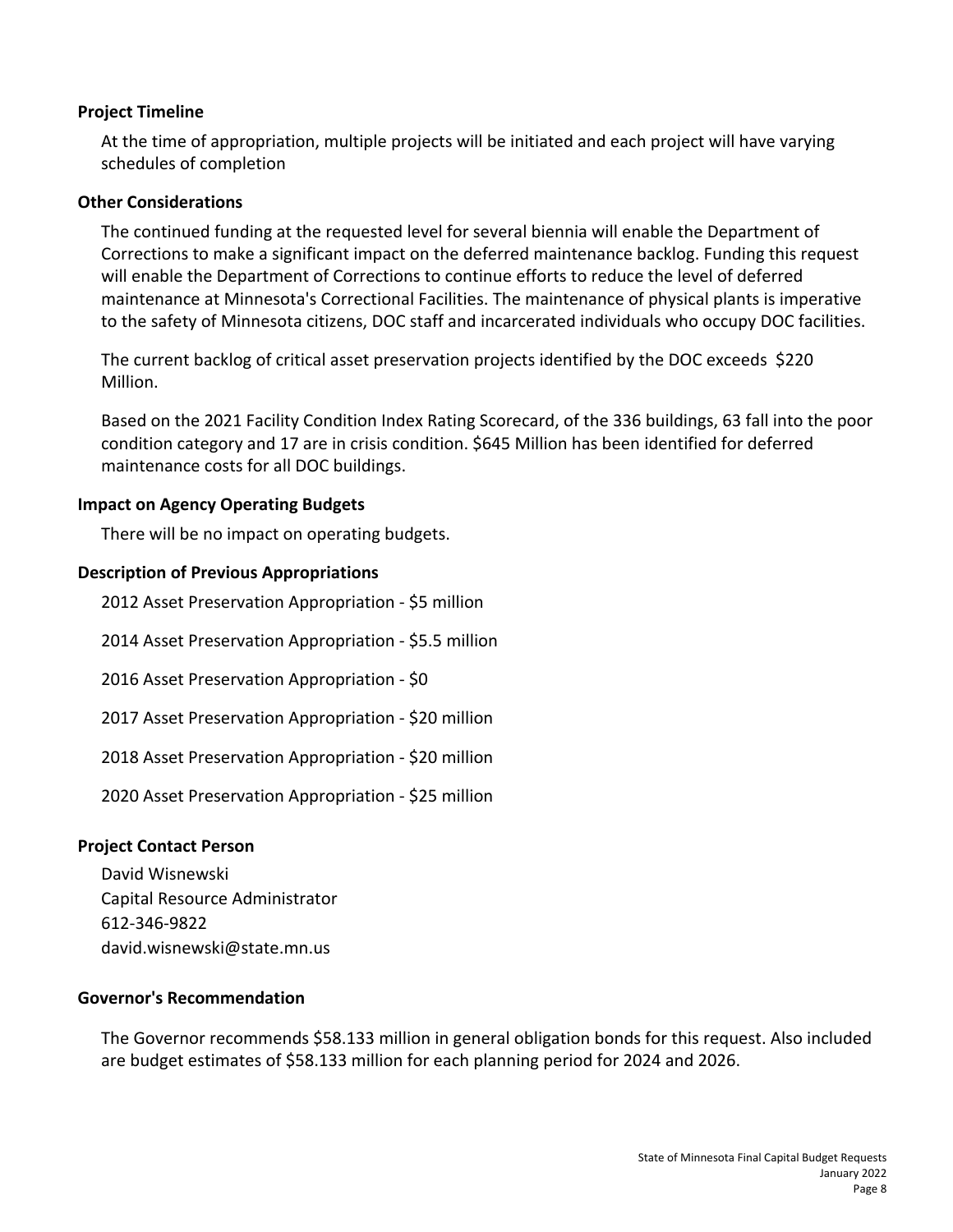(\$ in thousands)

## **Asset Preservation**

### **PROJECT FUNDING SOURCES**

| <b>Funding Source</b>           | <b>Prior Years</b> | FY 2022 |   | <b>FY 2024</b> | <b>FY 2026</b> |
|---------------------------------|--------------------|---------|---|----------------|----------------|
| <b>State Funds Requested</b>    |                    |         |   |                |                |
| <b>General Obligation Bonds</b> | 0                  | 58,133  |   | 58,133         | 58,133         |
| <b>Funds Already Committed</b>  |                    |         |   |                |                |
|                                 |                    |         |   |                |                |
| <b>Pending Contributions</b>    |                    |         |   |                |                |
|                                 |                    |         |   |                |                |
| <b>TOTAL</b>                    | 0                  | 58,133  | S | 58,133         | 58,133         |

### **TOTAL PROJECT COSTS**

| <b>Cost Category</b>        |    | <b>Prior Years</b> |    | <b>FY 2022</b> |    | <b>FY 2024</b> | <b>FY 2026</b> |
|-----------------------------|----|--------------------|----|----------------|----|----------------|----------------|
| <b>Property Acquisition</b> |    | 0                  | Ş  | 0              |    | 0              | 0              |
| Predesign Fees              |    | 0                  | \$ | 0              |    | 0              | \$<br>0        |
| Design Fees                 |    | 0                  | \$ | 5,980          | \$ | 5,980          | \$<br>5,980    |
| <b>Project Management</b>   |    | 0                  | \$ | 100            |    | 100            | 100            |
| Construction                | c  | 0                  | \$ | 51,403         | \$ | 51,403         | \$<br>51,403   |
| <b>Relocation Expenses</b>  |    | 0                  | \$ | 0              | Ś  | 0              | \$<br>0        |
| One Percent for Art         | \$ | $\Omega$           | \$ | 0              | \$ | 0              | \$<br>$\Omega$ |
| <b>Occupancy Costs</b>      |    | 0                  | \$ | 650            | \$ | 650            | 650            |
| Inflationary Adjustment     |    | $\Omega$           | \$ | 0              |    | 0              | $\Omega$       |
| <b>TOTAL</b>                |    | $\mathbf 0$        | S  | 58,133         | \$ | 58,133         | 58,133         |

#### **IMPACT ON STATE OPERATING COSTS**

| <b>Cost Category</b>          | <b>FY 2022</b> | <b>FY 2024</b> | <b>FY 2026</b> |
|-------------------------------|----------------|----------------|----------------|
| IT Costs                      |                |                |                |
| Operating Budget Impact (\$)  |                |                |                |
| Operating Budget Impact (FTE) | 0.0            | 0.0            | 0.0            |

|                       | Amount | <b>Percent of Total</b> |
|-----------------------|--------|-------------------------|
| General Fund          | 58,133 | 100 %                   |
| <b>User Financing</b> |        | 0 %                     |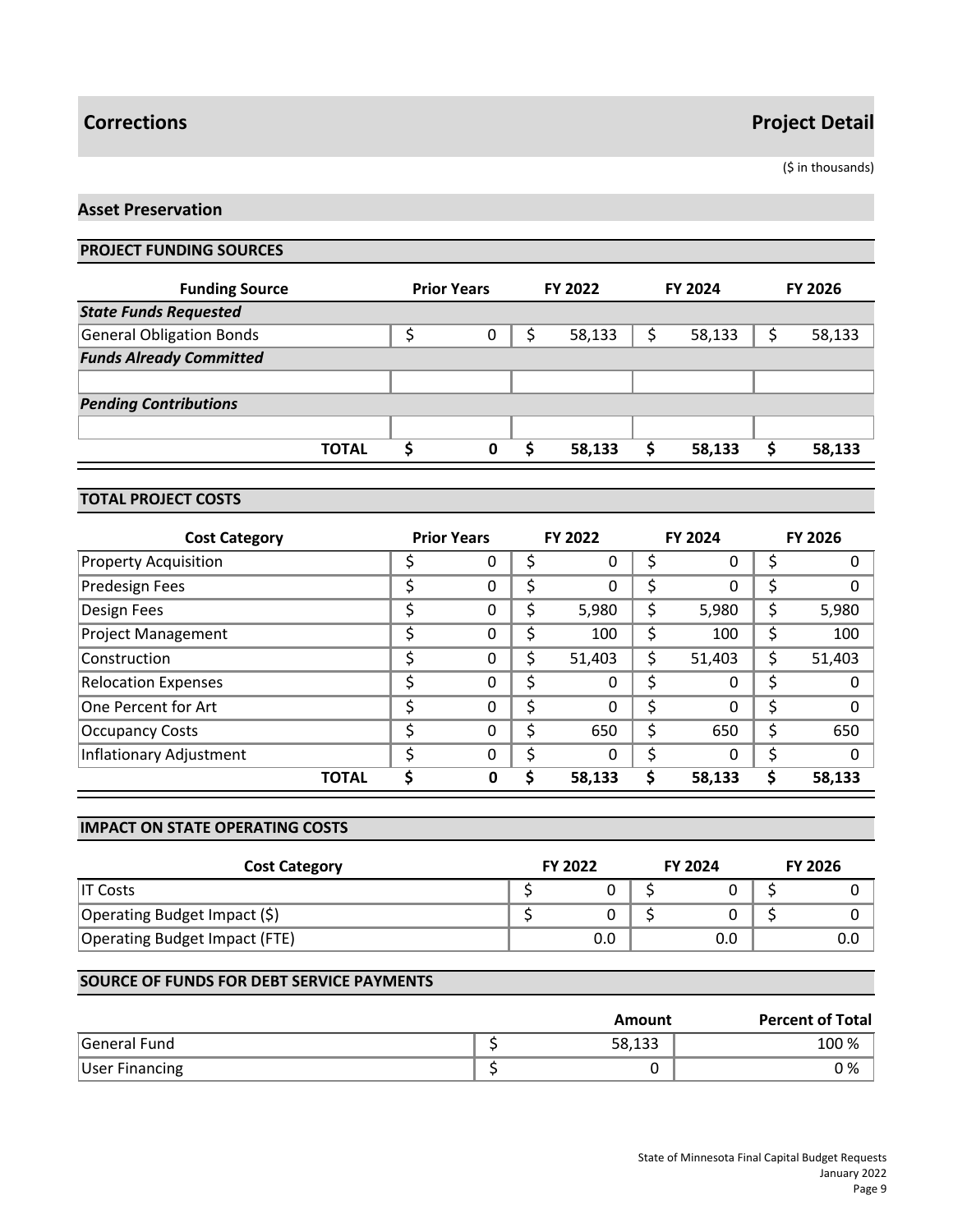| <b>STATUTORY REQUIREMENTS</b>                                                                                                                                     |            |
|-------------------------------------------------------------------------------------------------------------------------------------------------------------------|------------|
| The following requirements will apply to projects after adoption of the bonding bill.                                                                             |            |
| Is this project exempt from legislative review under M.S. 16B.335 subd. 1a?                                                                                       | Yes        |
| Predesign Review (M.S. 16B.335 subd. 3):                                                                                                                          |            |
| Does this request include funding for predesign?                                                                                                                  | N/A        |
| Has the predesign been submitted to the Department of Administration? N/A                                                                                         |            |
| Has the predesign been approved by the Department of Administration?                                                                                              | N/A        |
| Will the project design meet the Sustainable Building Guidelines under M.S. 16B.325?                                                                              | <b>Yes</b> |
| Will the project designs meet applicable requirements and guidelines for energy conservation and<br>alternative energy sources (M.S. 16B.335 subd. 4 and 16B.32)? | N/A        |
| Have Information Technology Review Preconditions been met (M.S. 16B.335 subd. 5 & 6)?                                                                             | N/A        |
| Will the project comply with the targeted group purchasing requirement (M.S. 16C.16 subd. 13)?                                                                    | Yes        |
| Will the project meet public ownership requirements (M.S. 16A.695)?                                                                                               | N/A        |
| Will a use agreement be required (M.S. 16A.695 subd. 2)?                                                                                                          | N/A        |
| Will program funding be reviewed and ensured (M.S. 16A.695 subd. 5)?                                                                                              | N/A        |
| Will the matching funds requirements be met (M.S. 16A.86 subd. 4)?                                                                                                | N/A        |
| Will the project be fully encumbered prior to the Cancellation Deadline (M.S. 16A.642): December<br>31, 2026?                                                     | Yes        |
| M.S. 16A.502 and M.S. 16B.31 (2): Full Funding Required                                                                                                           | Yes        |
| M.S. 473.4485: Guideway Project                                                                                                                                   |            |
| Is this a Guideway Project?                                                                                                                                       | N/A        |
| Is the required information included in this request? $N/A$                                                                                                       |            |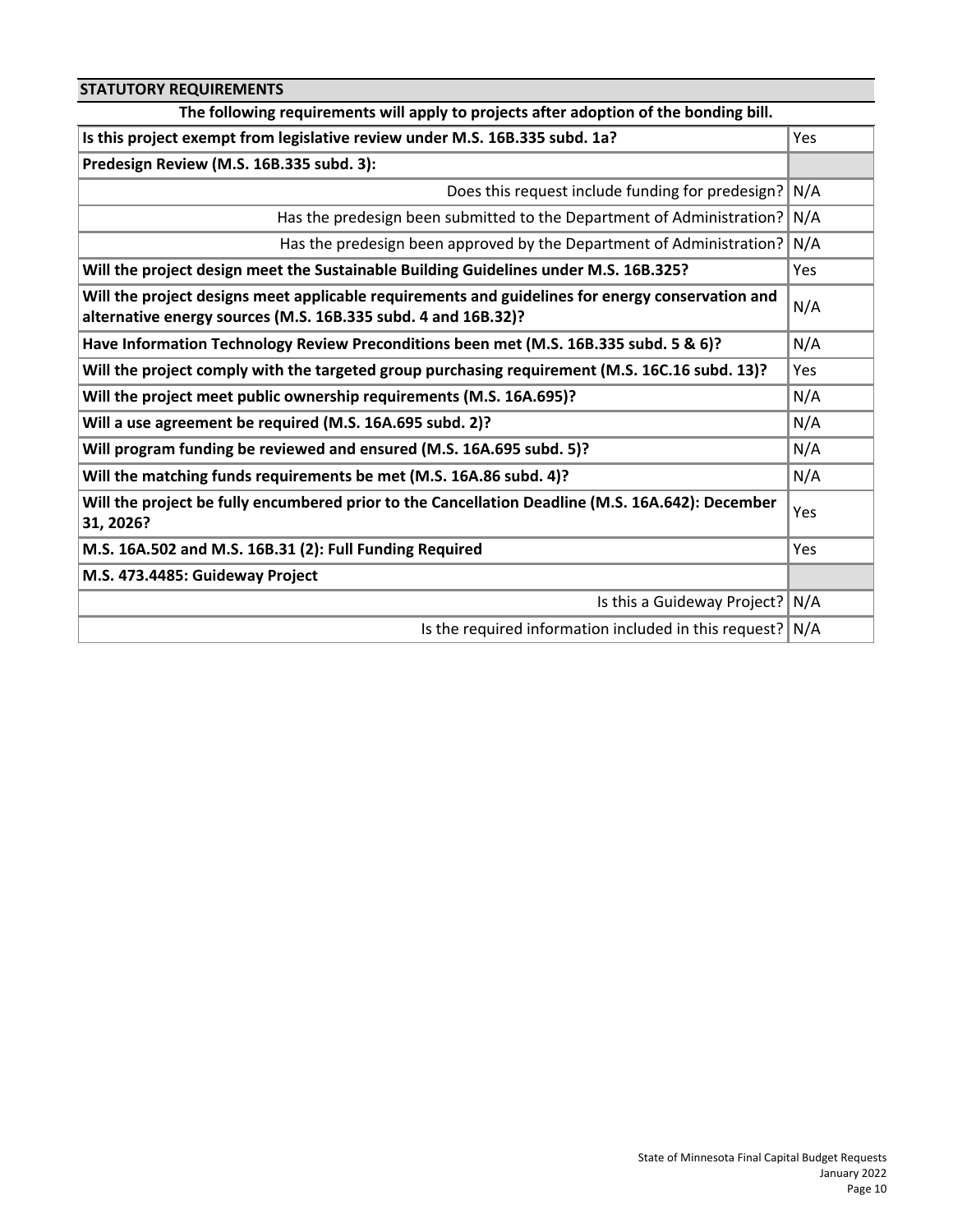(\$ in thousands)

## **MCF-Faribault Dakota Building Renovation and Addition**

| <b>AT A GLANCE</b>       |                                                                                                                                                                                                                                                                                                                                                                                                                                               |
|--------------------------|-----------------------------------------------------------------------------------------------------------------------------------------------------------------------------------------------------------------------------------------------------------------------------------------------------------------------------------------------------------------------------------------------------------------------------------------------|
| 2022 Request Amount:     | \$8,003                                                                                                                                                                                                                                                                                                                                                                                                                                       |
| <b>Priority Ranking:</b> | 2                                                                                                                                                                                                                                                                                                                                                                                                                                             |
| <b>Project Summary:</b>  | There are four components that comprise the scope of work: $(1)$<br>Demolition of a two story brick building that is in'crisis' condition (2)<br>Construction of a 4,383 square foot single story addition to accommodate<br>additional Programming functions with support spaces (3) Renovation of<br>the existing 19,438 square foot single level building (4) Site improvements<br>(paving of parking lot/access road and drainage system) |

# **Project Description**

Demolition of a two story masonry building in its' entirety and the construction of a new 4,400 square foot addition to accommodate:

- Transition Offices
- Case Manager Office
- Multi-purpose Room (approximately 600 square foot with room dividers) to accommodate Programming
- Storage
- Chapel
- Laundry
- I.T./Mechanical/Electrical Room
- Men/Women Restrooms
- ADA Accessible Accommodation

The new construction to be steel columns and beams with steel study brick cavity walls and wood truss roofing system with asphalt shingles. The addition is to visually blend with the existing building.

The extent of the renovation of the existing single story Dakota building is based on an architectural analysis that was completed to determine deficiencies. The exterior elements include: new roof, windows, brick replacement/tuck pointing, while the interior elements would consist of: removal of cracked/chipped ceramic floor (trip hazards) and wall tile (mold issue) and replace with new, removal of stained/yellowed/chipped acoustical ceiling tile and replace with new, remove cracked/chipped vinyl flooring (trip hazards) and replace with new and removal of very old faded, frayed carpet and replace with new carpet tiles.

The site improvements would consist of asphalt paving of the parking lot and access road. The current asphalt paving has deteriorated to a point where patching is not longer effective. An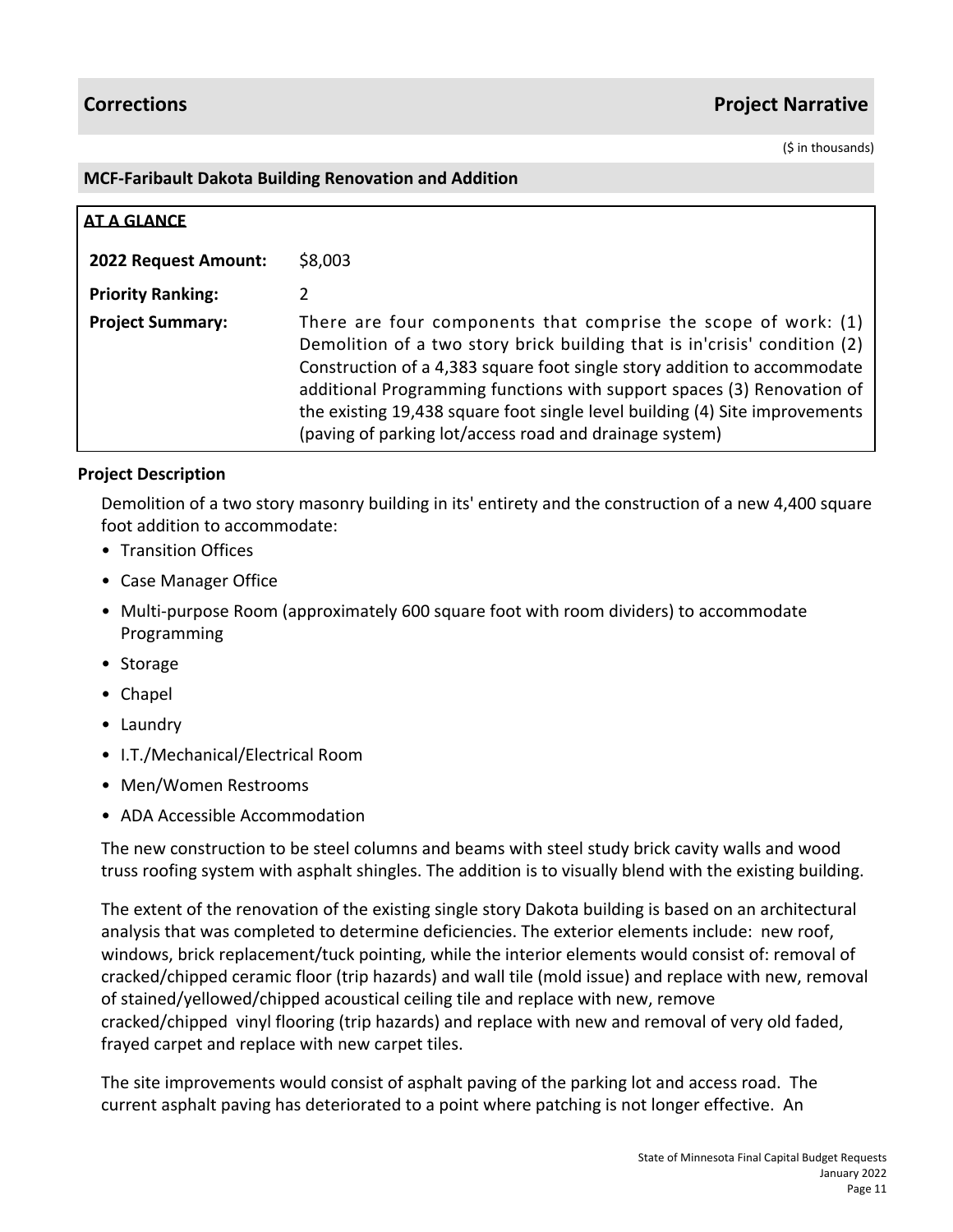extension of the parking area is a recreational area (basketball court) that has the same condition as the parking area and will require an overlay.

# **Project Rationale**

Component #1 - Demolition of the two story building:

- An analysis of the existing building provided information that restoration would not be a cost effective option given the condition, lack of ADA access and required building code upgrades.
- In early 2019, a section of exterior wall (brick veneer) approximately 20' X 30' fell off of the building. This was due to water infiltration and freeze/thaw cycles contributed to the failure. The condition exists at other areas of the exterior wall which poses a safety hazard.

Component #2 - 4,383 square foot addition:

- Existing functions (Laundry and Chapel) within the first floor of the two story brick building will be relocated to this new addition due to demolition.
- Due to a shortage of Programming space within the minimum security unit, space will be added to meet the need. Building support functions; such as, restrooms, I.T. room, housekeeping, etc. will also be provided.
- The existing windows, roof and portions of the brick exterior are no longer serviceable and require replacement. The interior of the building will also require replacement of suspended ceilings and restroom/shower fixtures.

Component #3 - Interior renovation:

• The existing bathroom walls and floors require replacement due to cracked ceramic tile and missing grout causing water infiltration which compounds the issue; as well as potential for mold due to wet conditions from infiltration into the wall system. Various interior components (walls, ceiling, door frames, ceiling tile, carpet, etc.) within the building is also required due to heavy use and wear and tear.

Component #4 - Site improvements:

• The existing asphalt paving has deteriorated to a point where pot holes, cracks and areas of standing water have become a safety concern. An extension of the parking area is a recreational area (basketball court) that has the same condition as the parking area and will require an overlay.

# **Project Timeline**

Project Funded: July 2022

Construction Bidding: July thru August 2022

Construction Contract Award/Negotiation: September thru October 2022

Construction: November 2022 thru May 2024

Mid-point of Construction: July 2023

Close-out: June 2024

Occupancy: July 2024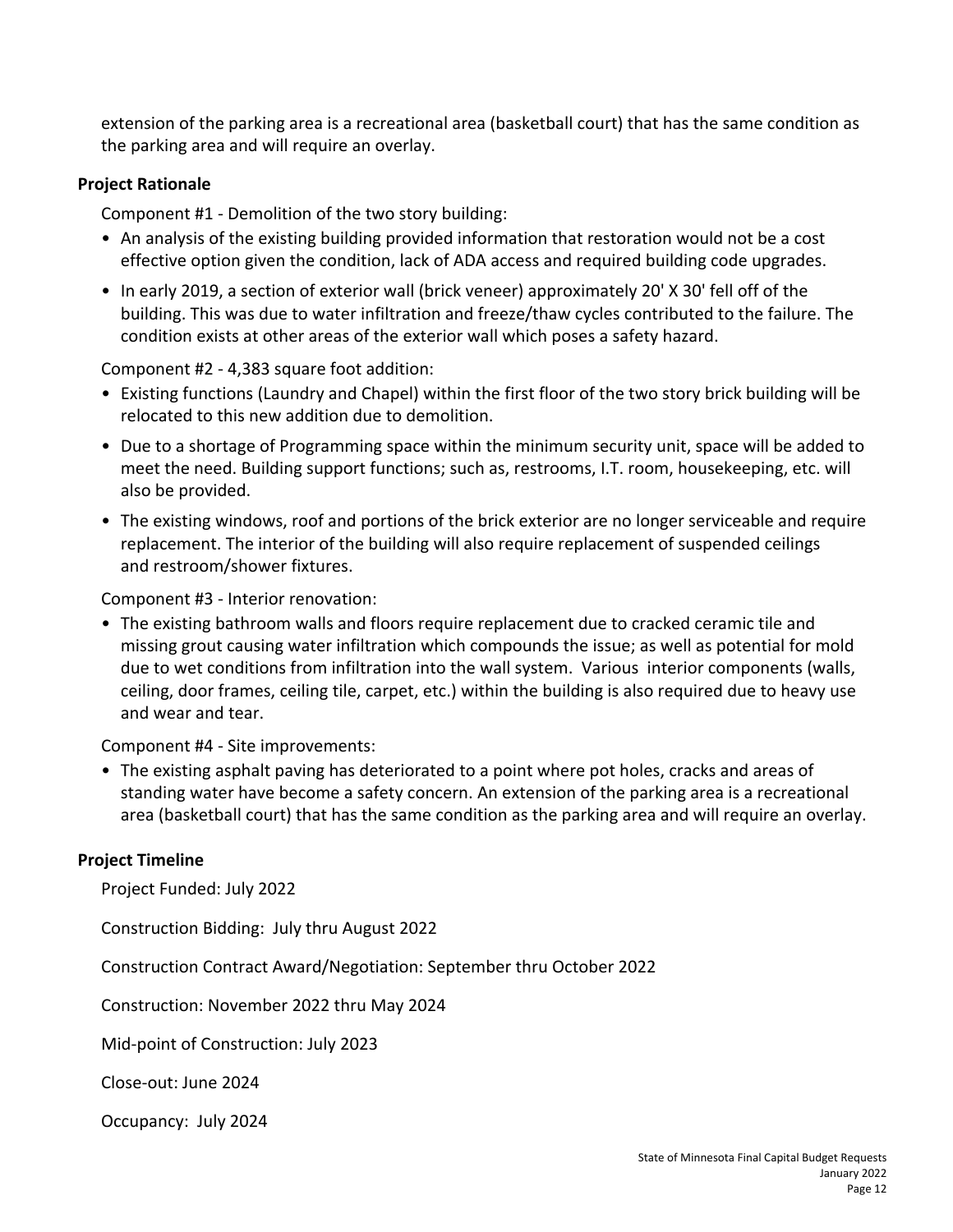# **Other Considerations**

# **Impact on Agency Operating Budgets**

There will be no impact on the operating budget as the utilities are in place and functioning. Staff will be repositioned at the facility as needed to accommodate the added programming functions and no additional staff are anticipated at this time.

# **Description of Previous Appropriations**

There were \$954,000 approved for the design of the project during the 2020 biennium. This request will be for the demolition, construction and renovation to complete the project.

# **Project Contact Person**

David Wisnewski Capital Resource Administrator 612-346-9822 david.wisnewski@state.mn.us

# **Governor's Recommendation**

The Governor recommends \$8.003 million in general obligation bonds for this request.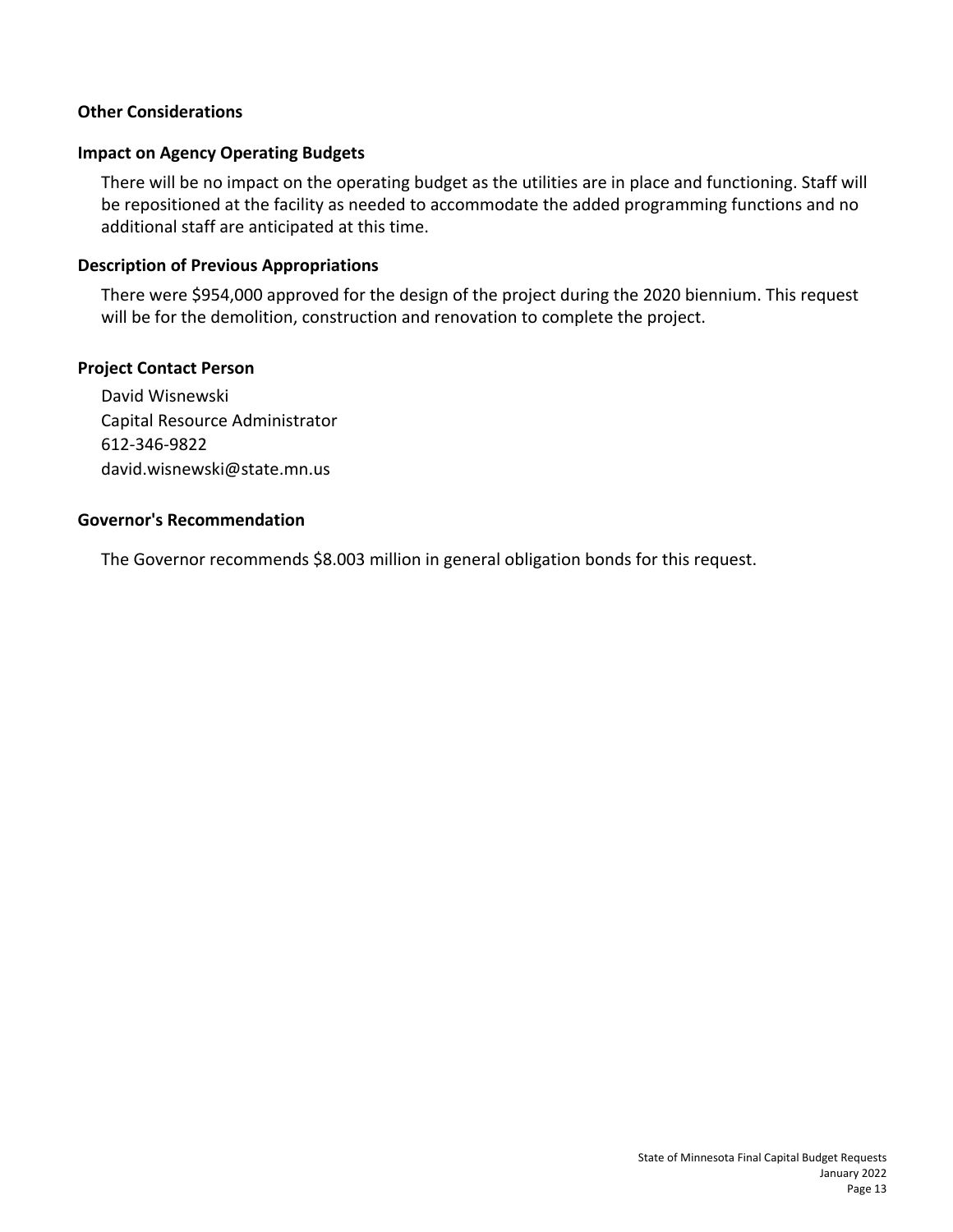(\$ in thousands)

# **MCF-Faribault Dakota Building Renovation and Addition**

## **PROJECT FUNDING SOURCES**

| <b>Funding Source</b>           | <b>Prior Years</b> | FY 2022 | <b>FY 2024</b> | <b>FY 2026</b> |
|---------------------------------|--------------------|---------|----------------|----------------|
| <b>State Funds Requested</b>    |                    |         |                |                |
| <b>General Obligation Bonds</b> | 0                  | 8,003   | 0              | 0              |
| <b>Funds Already Committed</b>  |                    |         |                |                |
|                                 |                    |         |                |                |
| <b>Pending Contributions</b>    |                    |         |                |                |
|                                 |                    |         |                |                |
| <b>TOTAL</b>                    | 0                  | 8,003   | ი              |                |

#### **TOTAL PROJECT COSTS**

| <b>Cost Category</b>        |   | <b>Prior Years</b> |    | FY 2022 |   | <b>FY 2024</b> | <b>FY 2026</b> |
|-----------------------------|---|--------------------|----|---------|---|----------------|----------------|
| <b>Property Acquisition</b> |   | O                  |    | 0       |   | 0              |                |
| <b>Predesign Fees</b>       |   | 0                  | \$ | 0       | Ś | 0              |                |
| Design Fees                 | ◠ | 0                  | \$ | 0       | S | 0              |                |
| <b>Project Management</b>   |   | 0                  | \$ | 105     | S | 0              |                |
| Construction                | c | 0                  | \$ | 6,528   | Ś | 0              |                |
| <b>Relocation Expenses</b>  |   | 0                  | \$ | 0       | S | 0              |                |
| One Percent for Art         | c | 0                  | Ś  | 0       | Ś | 0              | n              |
| <b>Occupancy Costs</b>      |   | 0                  | \$ | 500     | Ś | 0              |                |
| Inflationary Adjustment     |   | 0                  | Ś  | 870     | Ś | 0              | $\Omega$       |
| <b>TOTAL</b>                |   | Ω                  | ς  | 8,003   | S | Ω              |                |

#### **IMPACT ON STATE OPERATING COSTS**

| <b>Cost Category</b>          | <b>FY 2022</b> | <b>FY 2024</b> | <b>FY 2026</b> |
|-------------------------------|----------------|----------------|----------------|
| $\overline{\mathsf{I}}$ Costs |                |                |                |
| Operating Budget Impact (\$)  |                |                |                |
| Operating Budget Impact (FTE) | 0.0            | 0.0            | 0.0            |

|                       | Amount | <b>Percent of Total</b> |
|-----------------------|--------|-------------------------|
| General Fund          | 8.003  | 100 %                   |
| <b>User Financing</b> |        | 0 %                     |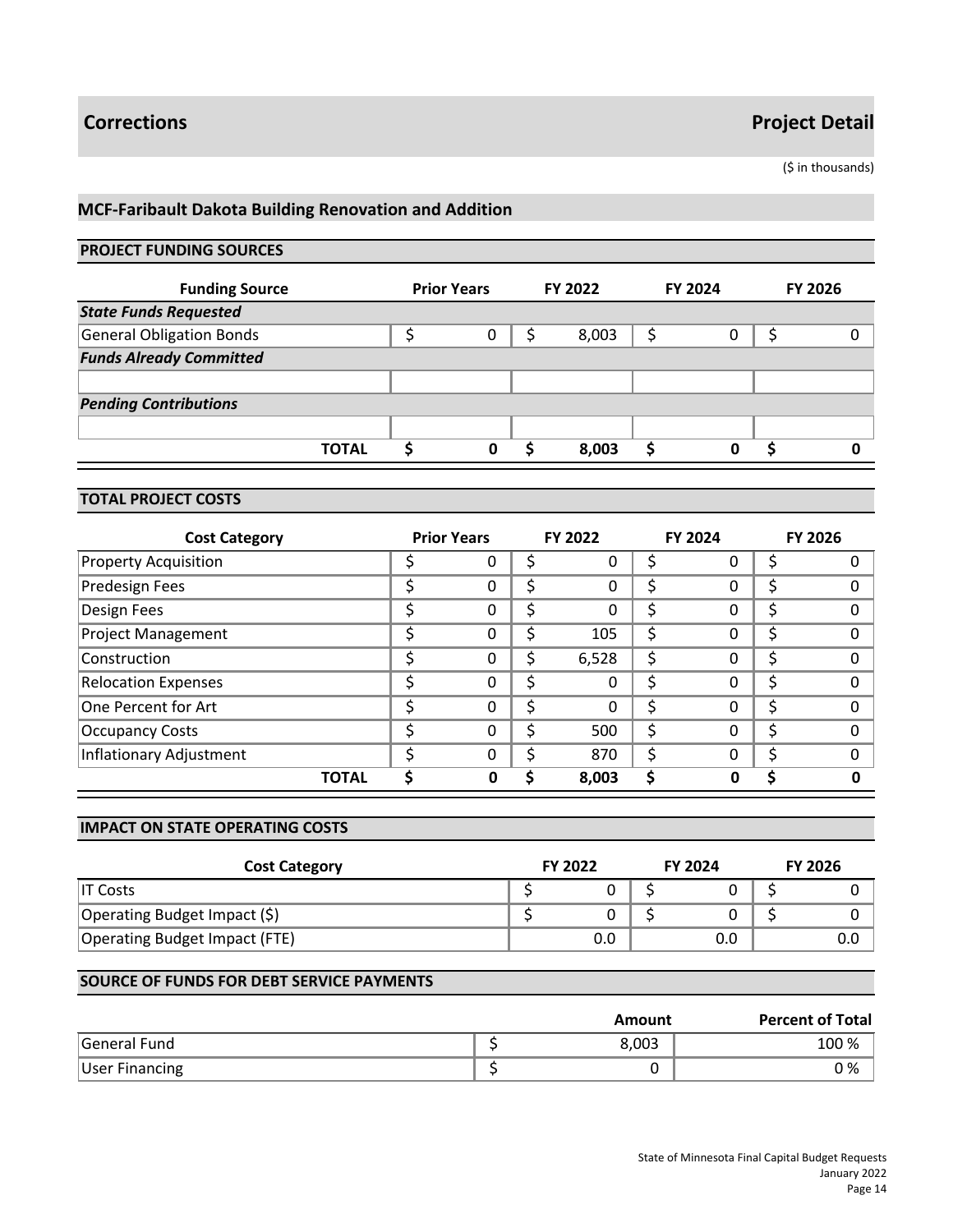| <b>STATUTORY REQUIREMENTS</b>                                                                                                                                     |            |
|-------------------------------------------------------------------------------------------------------------------------------------------------------------------|------------|
| The following requirements will apply to projects after adoption of the bonding bill.                                                                             |            |
| Is this project exempt from legislative review under M.S. 16B.335 subd. 1a?                                                                                       | No.        |
| Predesign Review (M.S. 16B.335 subd. 3):                                                                                                                          |            |
| Does this request include funding for predesign?                                                                                                                  | l No       |
| Has the predesign been submitted to the Department of Administration?                                                                                             | Yes        |
| Has the predesign been approved by the Department of Administration?                                                                                              | Yes        |
| Will the project design meet the Sustainable Building Guidelines under M.S. 16B.325?                                                                              | <b>Yes</b> |
| Will the project designs meet applicable requirements and guidelines for energy conservation and<br>alternative energy sources (M.S. 16B.335 subd. 4 and 16B.32)? | Yes        |
| Have Information Technology Review Preconditions been met (M.S. 16B.335 subd. 5 & 6)?                                                                             | Yes        |
| Will the project comply with the targeted group purchasing requirement (M.S. 16C.16 subd. 13)?                                                                    | Yes        |
| Will the project meet public ownership requirements (M.S. 16A.695)?                                                                                               | N/A        |
| Will a use agreement be required (M.S. 16A.695 subd. 2)?                                                                                                          | N/A        |
| Will program funding be reviewed and ensured (M.S. 16A.695 subd. 5)?                                                                                              | N/A        |
| Will the matching funds requirements be met (M.S. 16A.86 subd. 4)?                                                                                                | N/A        |
| Will the project be fully encumbered prior to the Cancellation Deadline (M.S. 16A.642): December<br>31, 2026?                                                     | Yes        |
| M.S. 16A.502 and M.S. 16B.31 (2): Full Funding Required                                                                                                           | Yes        |
| M.S. 473.4485: Guideway Project                                                                                                                                   |            |
| Is this a Guideway Project?                                                                                                                                       | N/A        |
| Is the required information included in this request? $N/A$                                                                                                       |            |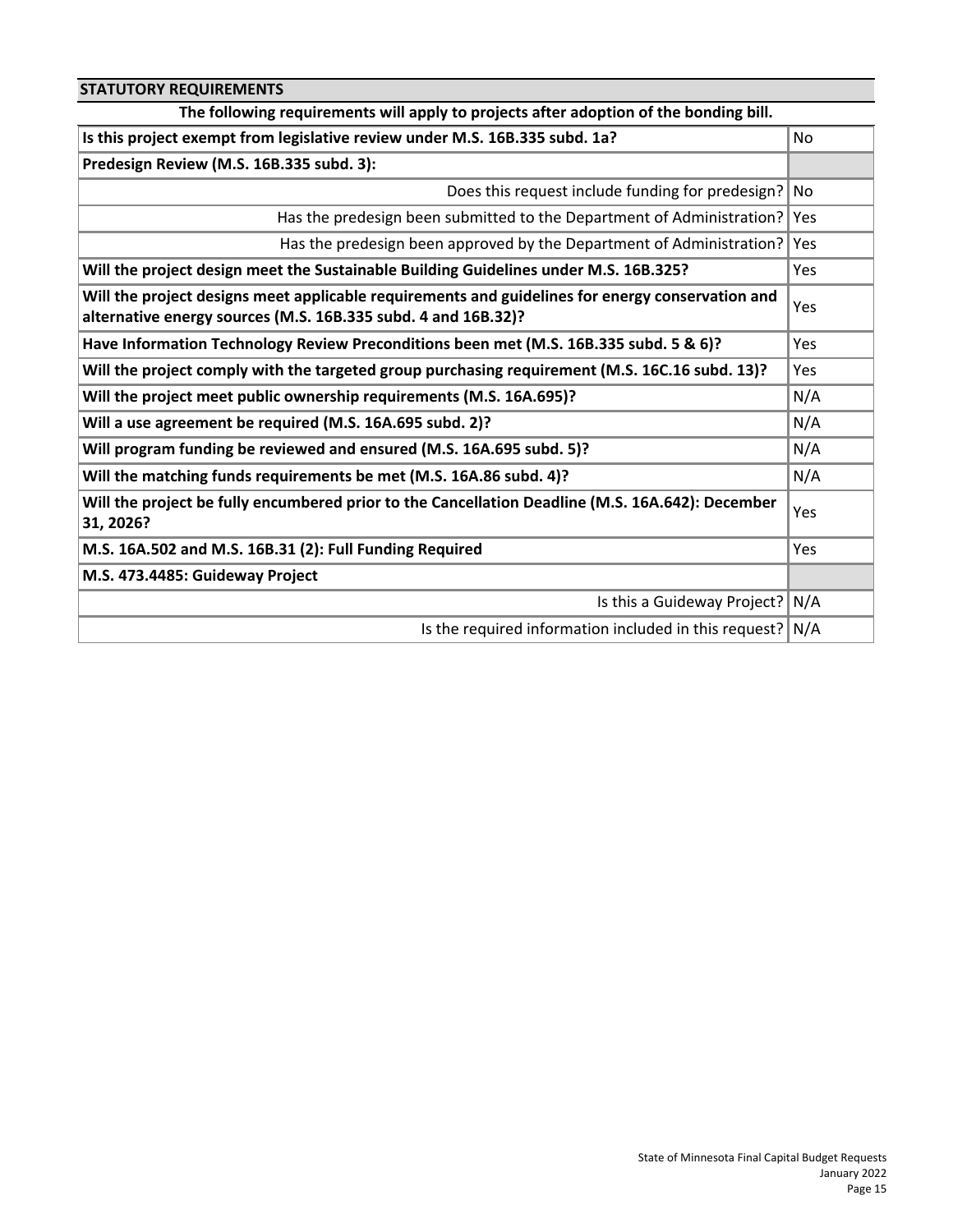(\$ in thousands)

## **MCF-Shakopee Programming Space Addition and Interior Renovation**

| <b>AT A GLANCE</b>       |                                                                                                                                                                                                                                           |
|--------------------------|-------------------------------------------------------------------------------------------------------------------------------------------------------------------------------------------------------------------------------------------|
| 2022 Request Amount:     | \$15,164                                                                                                                                                                                                                                  |
| <b>Priority Ranking:</b> |                                                                                                                                                                                                                                           |
| <b>Project Summary:</b>  | Design and construct a building addition (10,280 square foot) and<br>renovate interior space (5,000 square foot) to create additional space for<br>educational and programming functions for the MCF-Shakopee<br>incarcerated population. |

# **Project Description**

The scope of work for the projects has two components; a building addition and interior renovation as shown below:

# **BUILDING ADDITION**

The current Programming space in the CORE (Admin./Support Services) building is approximately 6,400 square feet. The building addition of 14,800 square feet will accommodate the following:

- Four multi-purpose rooms of various size that can be subdivided into smaller classrooms for optimal flexibility
- Four 750 square foot classrooms that can also be divided into smaller rooms for Education Programming
- Two 475 square foot Group Rooms for cognitive behavioral programming, volunteer programming for the incarcerated population
- 1,600 square feet in office space for education staff, religious services coordinator and programming staff
- A large staff prep room that has break room amenities, open desk space, telephones, copy machines, technology and wireless connectivity
- Sufficient restroom capacity for staff and incarcerated individuals
- Janitor closet, storage rooms, I.T. rooms, mech./elec. room, etc.
- Officers Station

# **INTERIOR RENOVATION**

- Renovate existing children's room and existing group room to create one children's/parenting space as current space limits the number of participants in the programs and is not conducive to current research in parenting/children's areas
- Renovate current staff office area to add a media conference room for legal calls and flexibility for remote court hearing participation for incarcerated individuals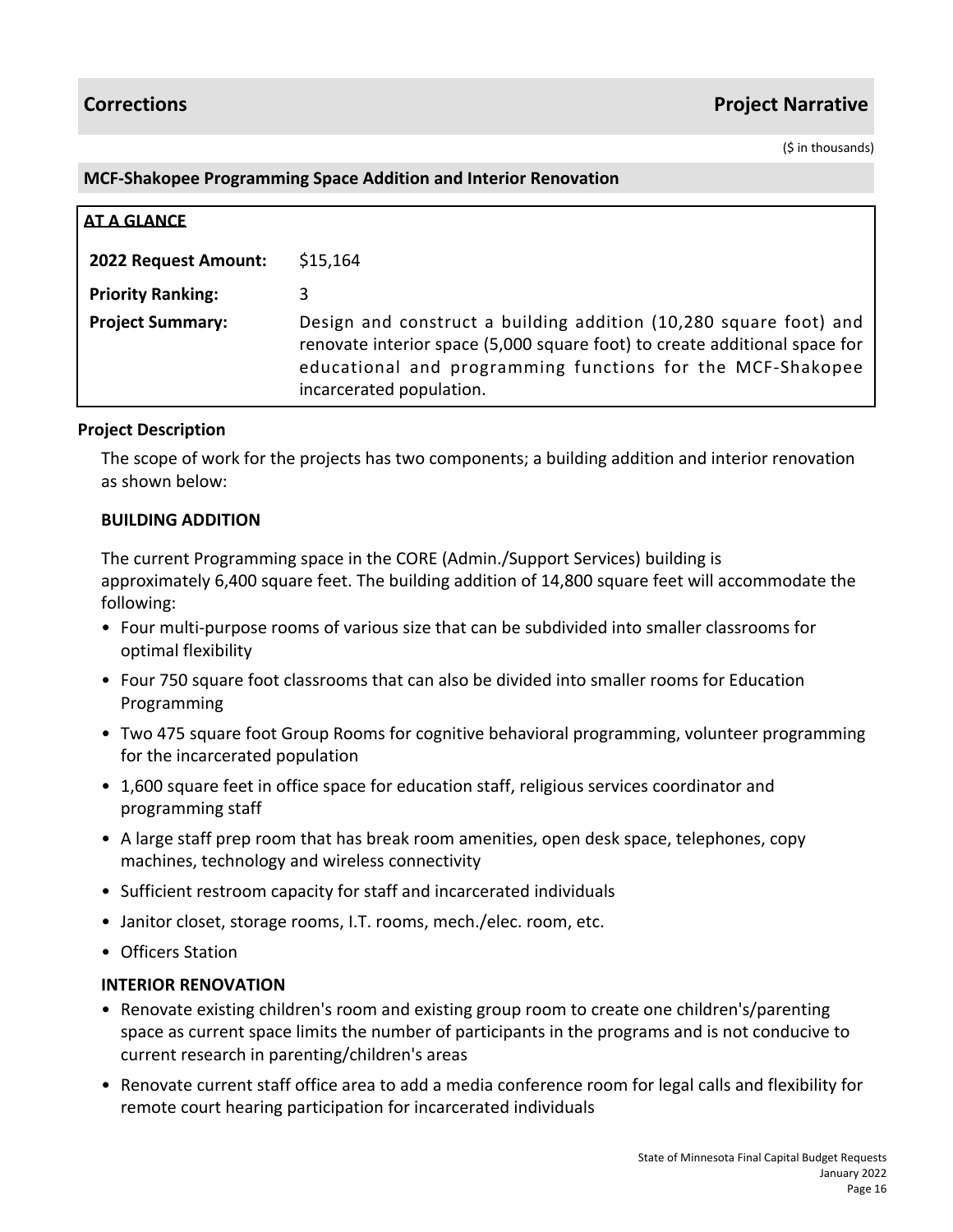- Create a corridor with a Search Room for entrance into the Visiting Room to improve sightlines and safety for incarcerated women entering/exiting the Visiting Room and space to conduct searches
- Renovate offices impacted by the addition of the Visiting Corridor creation
- Renovate existing storage and office space connected to the Gym to create a functional multi-use area for work crew and program assignment coordinators and wellness space for incarcerated individuals
- Renovate existing classroom to add to existing Library capacity
- Renovated Chapel w/ storage

# **Project Rationale**

The current footprint of the MCF - Shakopee CORE (Admin./Support Services) building Programming space was designed and constructed when the bed capacity was at 132 incarcerated individuals. This was based on the capacity when the facility was first constructed in 1986. The current bed capacity has grown to 679 incarcerated individuals. Current space is not sufficient to meet the facilities Programming needs for the population; including: parenting program needs, cognitive behavioral programming needs, education enrollment capacity, religious services, recreation and wellness and volunteer services. The facility does not have the capacity to address the current Programming needs or the Agency initiative to expand structured Programming.

### **Project Timeline**

Legislative Approval: May 2022

Funding Appropriation and Request for Proposals: June/July 2022

Designer Selection Board: August/September 2022

Design Contract Negotiation and Award: October 2022

Design & Construction Documents: November 2022 thru September 2023

Bidding: October 2023

Construction Contract Negotiation and Award: November 2023

Construction Start: January 2024

Mid-point of Construction: September 2024

Substantial Completion: May 2025

Final Completion: June 2025

#### **Other Considerations**

# **Impact on Agency Operating Budgets**

**Estimated Added Utility Costs:**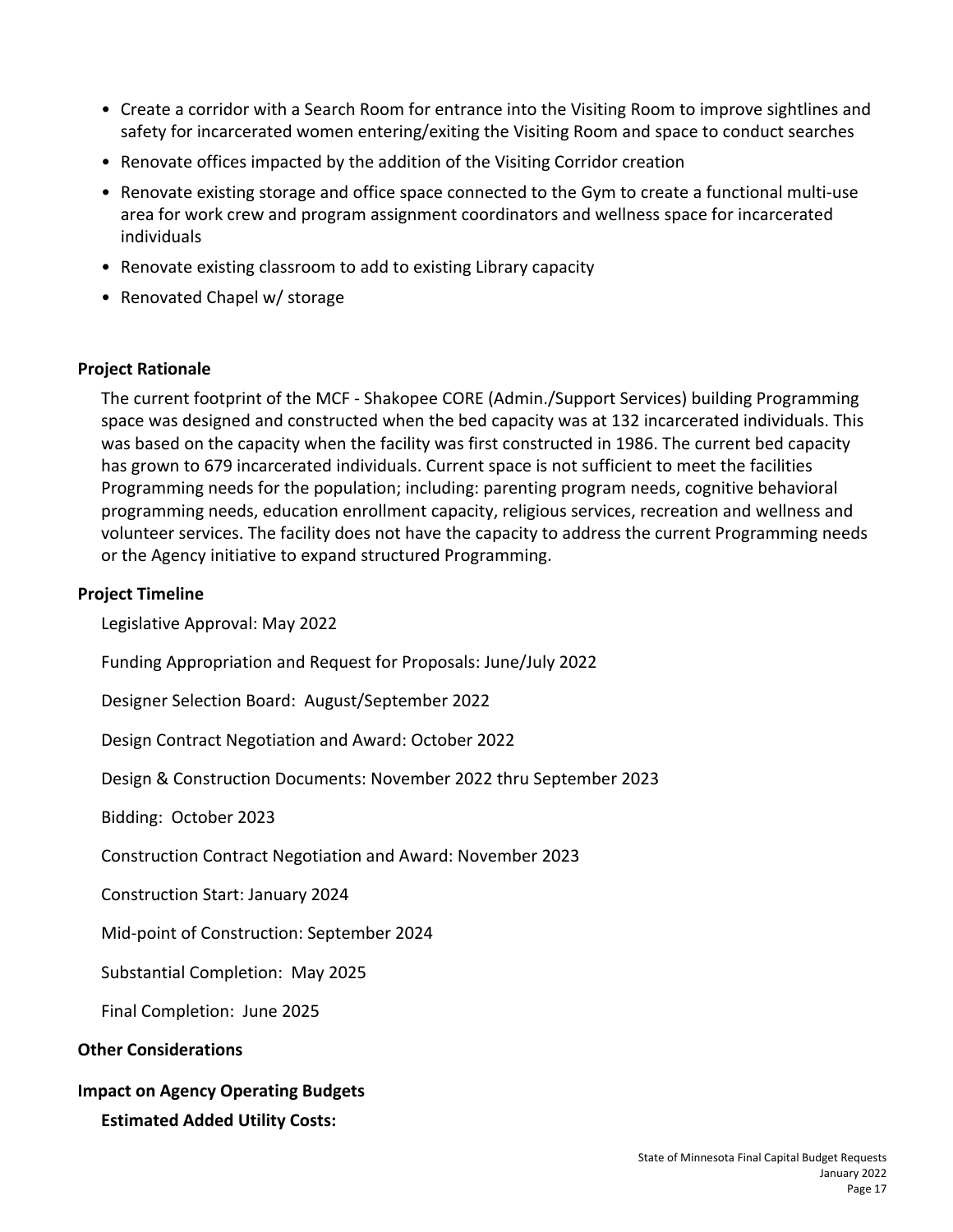| Winter Gas Fee (Centerpoint) |                   | \$ 3,700 Added meter fee |
|------------------------------|-------------------|--------------------------|
| Summer Gas Fee (Centerpoint) |                   | \$1,670                  |
| Electrical                   | (SHK Pub Utility) | \$19,240                 |
| Water                        | (SHK Pub Utility) | 725                      |
| Sewer                        | (SHK Pub Utility) | 225                      |

# **Other Budget Impacts:**

| \$14,800 |
|----------|
| \$5,920  |
| \$4,620  |
| \$50,900 |
|          |

# **Staffing:**

1 FTE (Sergeant) / Overall Compensation/Salary/Etc. = \$108,412

5 FTE's (Correctional Officer 2) / Overall Compensation/Salary/Benefits = \$447,955

1 FTE (Caseworker) / Overall Compensation/Salary/Benefits = \$125,317

1 FTE (OAS Intermediate - Education) / Overall Compensation/Salary/Benefits = \$71,244

1 FTE (Special Teacher-Vocational) / Overall Compensation/Salary/Benefits = \$97,627

1 FTE (Mental Health CPT3) / Overall Compensation/Salary/Benefits = \$109,649

# **Description of Previous Appropriations**

# **Project Contact Person**

David Wisnewski Capital Resource Administrator 612-346-9822 david.wisnewski@state.mn.us

# **Governor's Recommendation**

The Governor recommends \$15.164 million in general obligation bonds for this request.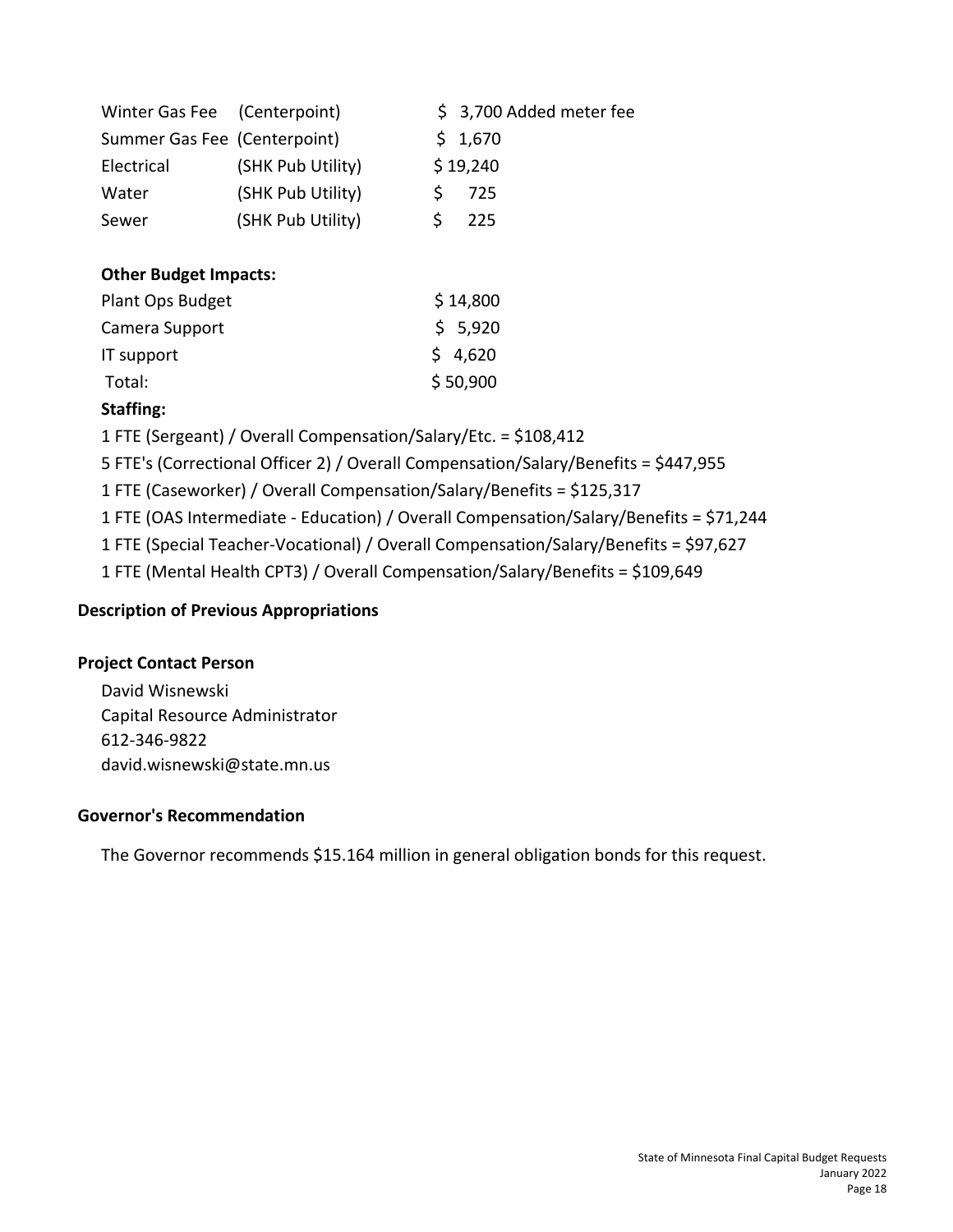(\$ in thousands)

# **MCF-Shakopee Programming Space Addition and Interior Renovation**

# **PROJECT FUNDING SOURCES**

| <b>Funding Source</b>           | <b>Prior Years</b> | FY 2022 |   | <b>FY 2024</b> | <b>FY 2026</b> |
|---------------------------------|--------------------|---------|---|----------------|----------------|
| <b>State Funds Requested</b>    |                    |         |   |                |                |
| <b>General Obligation Bonds</b> | 0                  | 15,164  | Ś | 0              | 0              |
| <b>Funds Already Committed</b>  |                    |         |   |                |                |
|                                 |                    |         |   |                |                |
| <b>Pending Contributions</b>    |                    |         |   |                |                |
|                                 |                    |         |   |                |                |
| <b>TOTAL</b>                    | 0                  | 15,164  |   | 0              |                |

#### **TOTAL PROJECT COSTS**

| <b>Cost Category</b>        |    | <b>Prior Years</b> |    | <b>FY 2022</b> |   | <b>FY 2024</b> |   | <b>FY 2026</b> |
|-----------------------------|----|--------------------|----|----------------|---|----------------|---|----------------|
| <b>Property Acquisition</b> |    | O                  | Ş  | 0              |   | 0              |   |                |
| Predesign Fees              |    | 0                  | \$ | 0              |   | 0              | ⊃ |                |
| Design Fees                 | ∼  | 0                  | \$ | 1,077          | S | 0              |   | O              |
| <b>Project Management</b>   |    | 0                  | \$ | 171            | S | 0              |   |                |
| Construction                | c  | 0                  | \$ | 10,600         | Ś | 0              |   | O              |
| <b>Relocation Expenses</b>  |    | 0                  | \$ | 0              | Ś | 0              | Ş | O              |
| One Percent for Art         | \$ | $\Omega$           | \$ | 0              | Ś | 0              | Ś | ∩              |
| <b>Occupancy Costs</b>      |    | 0                  | \$ | 734            | Ś | 0              |   | 0              |
| Inflationary Adjustment     |    | $\Omega$           | \$ | 2,582          |   | 0              |   | O              |
| <b>TOTAL</b>                |    | Ω                  | ς  | 15,164         |   | ი              |   | Ω              |

#### **IMPACT ON STATE OPERATING COSTS**

| <b>Cost Category</b>          |  | <b>FY 2022</b> |  | <b>FY 2024</b> |  | <b>FY 2026</b> |  |
|-------------------------------|--|----------------|--|----------------|--|----------------|--|
| IT Costs                      |  |                |  |                |  | 10             |  |
| Operating Budget Impact (\$)  |  |                |  | 1,006          |  | 2,012          |  |
| Operating Budget Impact (FTE) |  | 0.0            |  | 10.0           |  | 10.0           |  |

|                       | Amount | <b>Percent of Total</b> |
|-----------------------|--------|-------------------------|
| General Fund          | 15,164 | 100 %                   |
| <b>User Financing</b> |        | 0 %                     |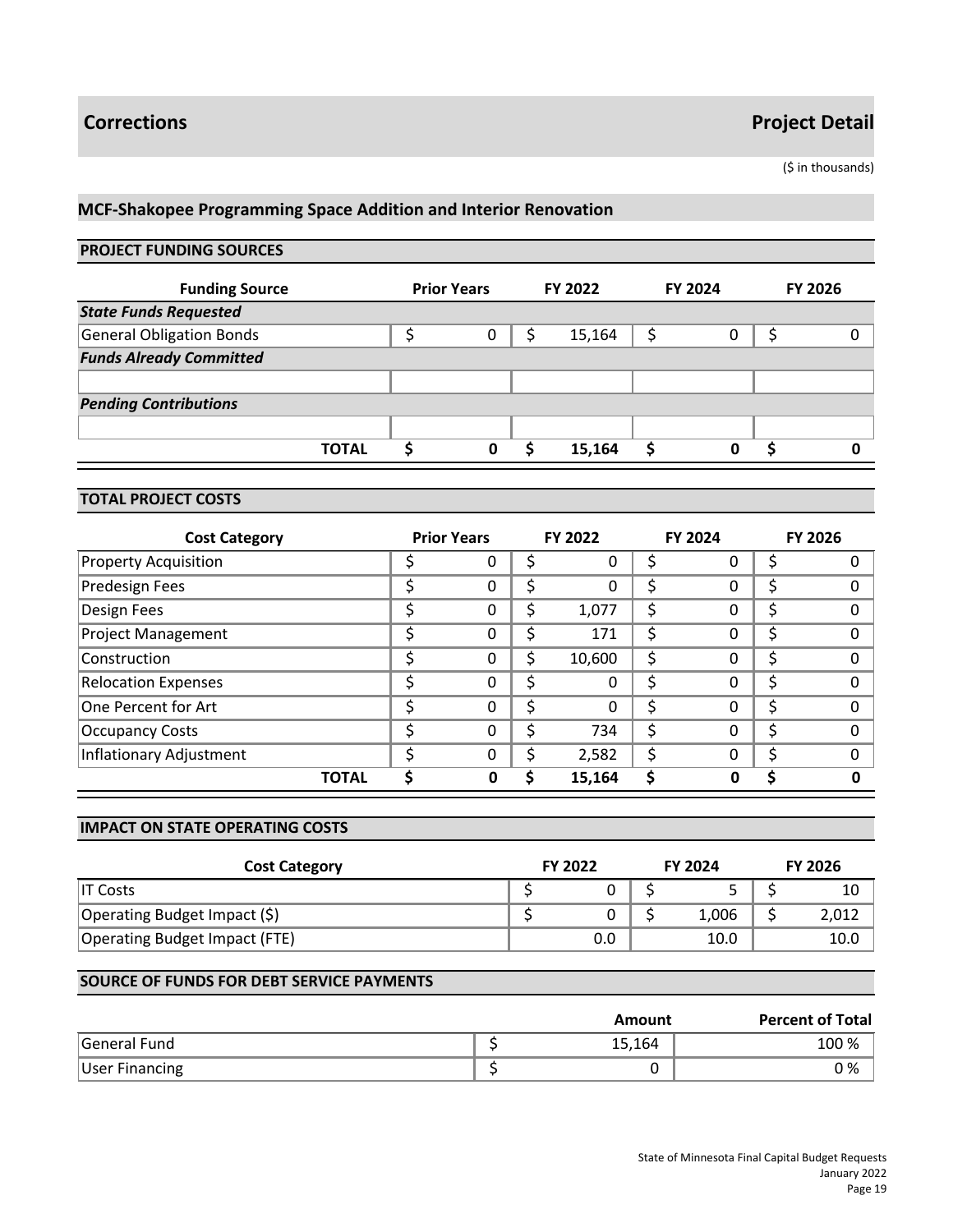| <b>STATUTORY REQUIREMENTS</b>                                                                                                                                     |            |
|-------------------------------------------------------------------------------------------------------------------------------------------------------------------|------------|
| The following requirements will apply to projects after adoption of the bonding bill.                                                                             |            |
| Is this project exempt from legislative review under M.S. 16B.335 subd. 1a?                                                                                       | No.        |
| Predesign Review (M.S. 16B.335 subd. 3):                                                                                                                          |            |
| Does this request include funding for predesign?                                                                                                                  | l No       |
| Has the predesign been submitted to the Department of Administration?                                                                                             | Yes        |
| Has the predesign been approved by the Department of Administration?                                                                                              | Yes        |
| Will the project design meet the Sustainable Building Guidelines under M.S. 16B.325?                                                                              | <b>Yes</b> |
| Will the project designs meet applicable requirements and guidelines for energy conservation and<br>alternative energy sources (M.S. 16B.335 subd. 4 and 16B.32)? | Yes        |
| Have Information Technology Review Preconditions been met (M.S. 16B.335 subd. 5 & 6)?                                                                             | Yes        |
| Will the project comply with the targeted group purchasing requirement (M.S. 16C.16 subd. 13)?                                                                    | Yes        |
| Will the project meet public ownership requirements (M.S. 16A.695)?                                                                                               | N/A        |
| Will a use agreement be required (M.S. 16A.695 subd. 2)?                                                                                                          | N/A        |
| Will program funding be reviewed and ensured (M.S. 16A.695 subd. 5)?                                                                                              | N/A        |
| Will the matching funds requirements be met (M.S. 16A.86 subd. 4)?                                                                                                | N/A        |
| Will the project be fully encumbered prior to the Cancellation Deadline (M.S. 16A.642): December<br>31, 2026?                                                     | Yes        |
| M.S. 16A.502 and M.S. 16B.31 (2): Full Funding Required                                                                                                           | Yes        |
| M.S. 473.4485: Guideway Project                                                                                                                                   |            |
| Is this a Guideway Project?                                                                                                                                       | N/A        |
| Is the required information included in this request? $N/A$                                                                                                       |            |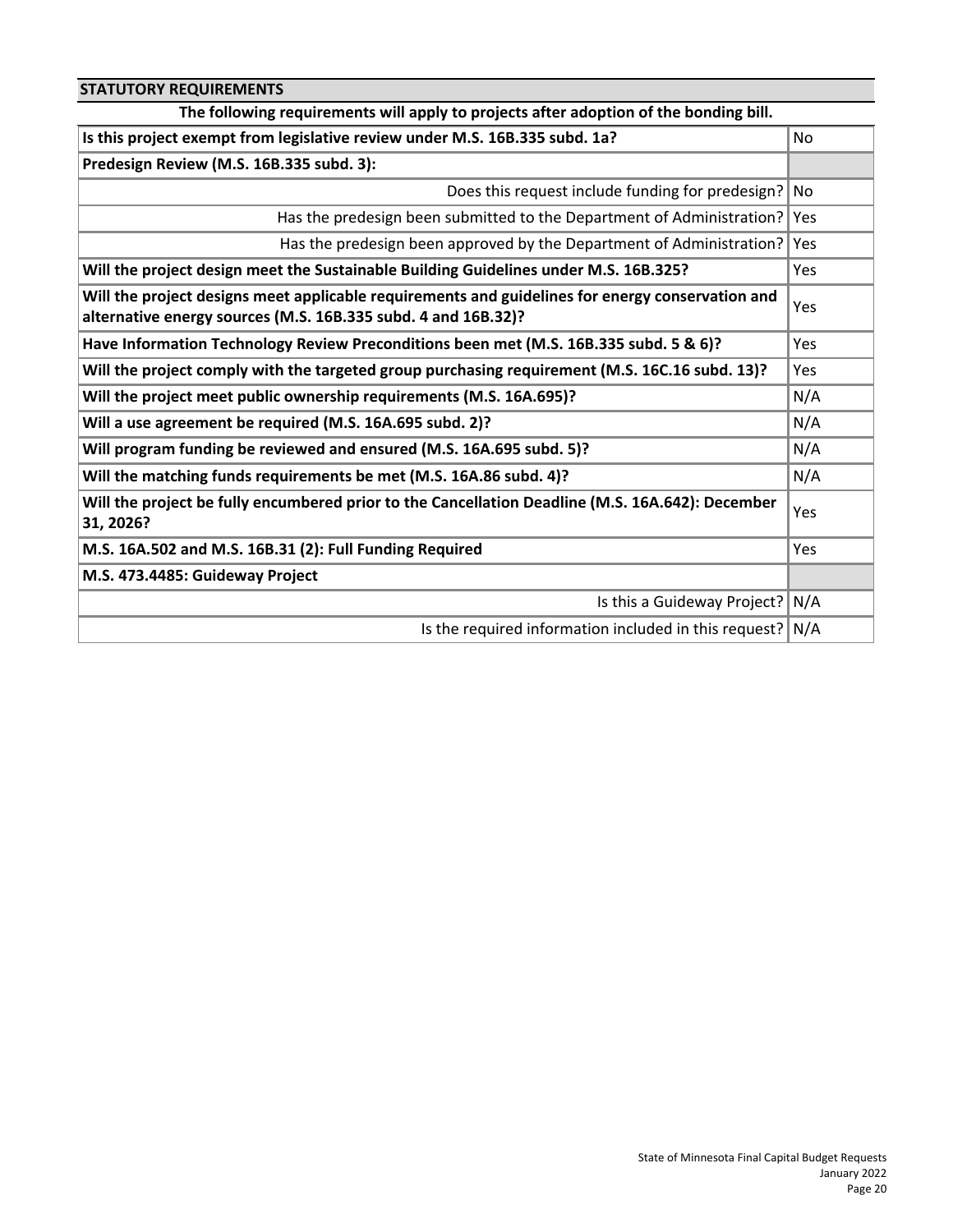(\$ in thousands)

### **MCF-Lino Lakes-Building E Renovation and Repurposing**

| <b>AT A GLANCE</b>          |                                                                                                                                                                                                                                                                                                                                                                                                                              |
|-----------------------------|------------------------------------------------------------------------------------------------------------------------------------------------------------------------------------------------------------------------------------------------------------------------------------------------------------------------------------------------------------------------------------------------------------------------------|
| <b>2022 Request Amount:</b> | \$6,358                                                                                                                                                                                                                                                                                                                                                                                                                      |
| <b>Priority Ranking:</b>    | 4                                                                                                                                                                                                                                                                                                                                                                                                                            |
| <b>Project Summary:</b>     | The scope of the project is to design and construct new Programming<br>space for the DOC incarcerated population at the Lino Lakes facility to<br>align with the Department of Corrections' person centered' approach.<br>Approximately 8,000 square feet of vacant space in an existing building<br>would be renovated to accommodate programming functions, as well as<br>support space, with building shell improvements. |

# **Project Description**

The design of the interior would allow for up to 8 separate congregate activities with 24 participants in a classroom setting, or more in a group setting. This building would accommodate approximately 200 individuals in simultaneous Programming. The scope of work will call for the complete demolition of the interior of the building to accommodate new programming space with support functions; and will also include:

# **Interior:**

- Large flexible classrooms that can be divided into smaller rooms for flexibility; the ability to increase or decrease the size of rooms is critical to allow for social distancing should that be necessary in the future
- A large staff prep room, that includes open space for desks, phone, copy machines and break room amenities
- Four small office sized rooms for individuals sessions
- Programming space to allow for teleconferencing or remote hearings
- Officer station with good visibility of the entrances and hallways with CCT monitoring
- Restrooms for staff and incarcerated individuals
- Utility spaces (I.T., housekeeping, mechanical, and electrical)

# **Exterior:**

- HVAC Replacement
- Window Replacement
- Exterior Upgrades to comply with the Energy Code
- Hazardous Material Abatement
- Security Upgrades
- Brick tuck pointing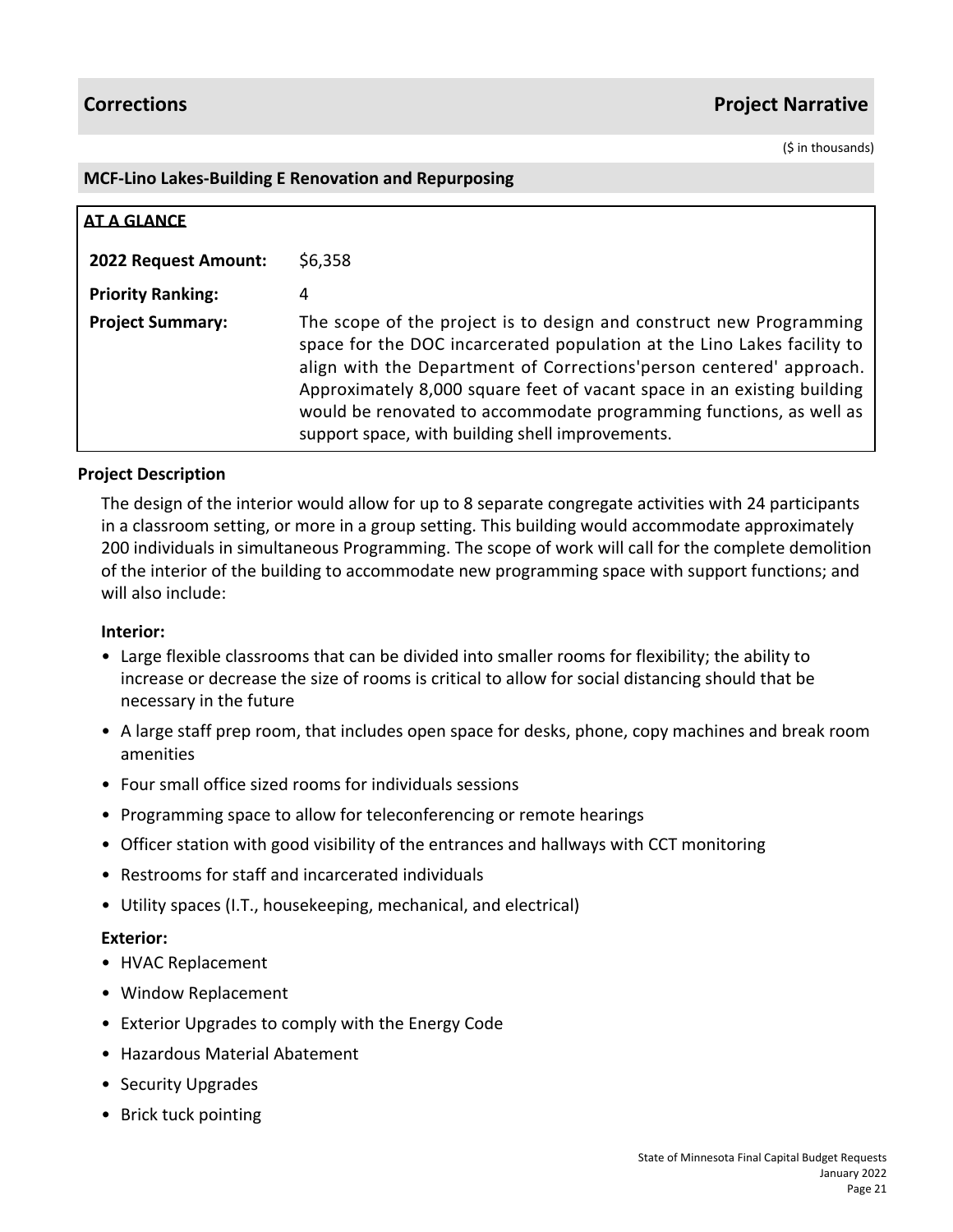# **Project Rationale**

Current programming space at MCF-Lino Lakes is sufficient to meet our current treatment and educational enrollment capacity. However, with the Department's mission to expand structured programming, additional space is needed. In addition, much of the current Programming space is unsatisfactory as it: is subject to seasonal flooding, lacks adequate ventilation and climate control, has extremely poor layouts for security supervision, and has inadequate technology infrastructure for classwork or psycho-education.

# **Project Timeline**

Funding Received: July 2022

Designer Selection and Award: September 2022

Design: September 2022 thru January 2023

Bidding/Contractor Award: February 2023 thru March 2023

Construction Start: April 2023

Mid-point of Construction: July 2023

Construction Completion: October 2023

Occupancy: June 2024

### **Other Considerations**

# **Impact on Agency Operating Budgets**

There will be no impact on facility operating budgets since utilities and staffing are already in place.

# **Description of Previous Appropriations**

#### **Project Contact Person**

David Wisnewski Capital Resource Administrator 612-346-9822 david.wisnewski@state.mn.us

#### **Governor's Recommendation**

The Governor recommends \$6.358 million in general obligation bonds for this request.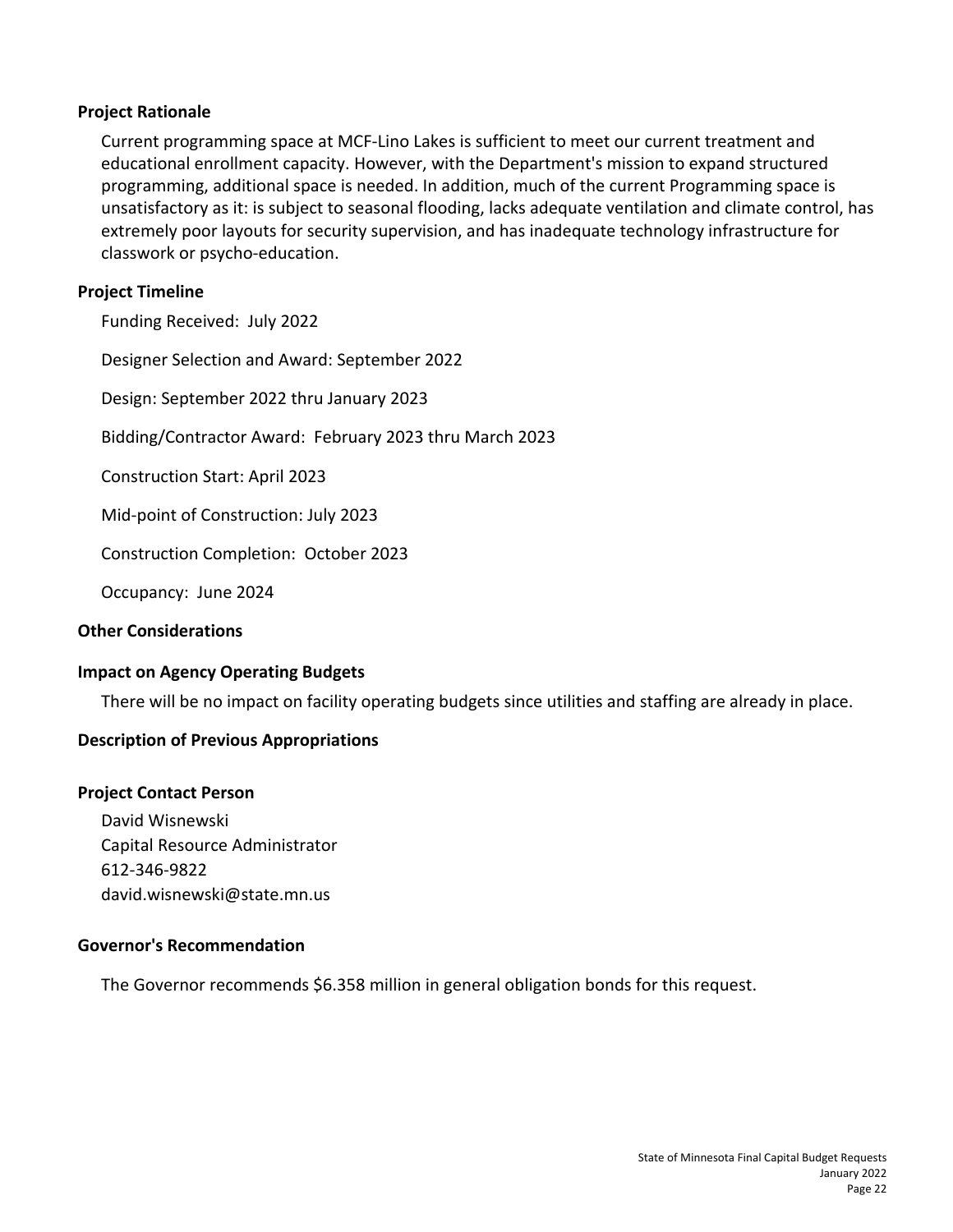(\$ in thousands)

# **MCF-Lino Lakes-Building E Renovation and Repurposing**

# **PROJECT FUNDING SOURCES**

| <b>Funding Source</b>           | <b>Prior Years</b> | FY 2022 | <b>FY 2024</b> | <b>FY 2026</b> |
|---------------------------------|--------------------|---------|----------------|----------------|
| <b>State Funds Requested</b>    |                    |         |                |                |
| <b>General Obligation Bonds</b> | 0                  | 6,358   |                | 0              |
| <b>Funds Already Committed</b>  |                    |         |                |                |
|                                 |                    |         |                |                |
| <b>Pending Contributions</b>    |                    |         |                |                |
|                                 |                    |         |                |                |
| <b>TOTAL</b>                    | 0                  | 6,358   | ი              |                |

# **TOTAL PROJECT COSTS**

| <b>Cost Category</b>        |   | <b>Prior Years</b> |    | <b>FY 2022</b> |    | <b>FY 2024</b> | <b>FY 2026</b> |
|-----------------------------|---|--------------------|----|----------------|----|----------------|----------------|
| <b>Property Acquisition</b> |   | υ                  | S  | 0              |    | U              |                |
| <b>Predesign Fees</b>       | c | 0                  | \$ | 0              | Ś  | 0              |                |
| Design Fees                 |   | 0                  | \$ | 410            | \$ | 0              |                |
| <b>Project Management</b>   |   | 0                  | \$ | 665            | Ś  | 0              |                |
| Construction                | c | 0                  | \$ | 4,220          | Ś  | 0              |                |
| <b>Relocation Expenses</b>  |   | 0                  | \$ | 0              | Ś  | 0              |                |
| One Percent for Art         | Ś | 0                  | \$ | 0              | Ś  | 0              |                |
| <b>Occupancy Costs</b>      | ◠ | 0                  | \$ | 372            | Ś  | 0              |                |
| Inflationary Adjustment     |   | $\Omega$           | Ś  | 691            | S  | 0              | $\Omega$       |
| <b>TOTAL</b>                |   | Ω                  | ς  | 6,358          |    | Ω              |                |

#### **IMPACT ON STATE OPERATING COSTS**

| <b>Cost Category</b>          | <b>FY 2022</b> | <b>FY 2024</b> | <b>FY 2026</b> |
|-------------------------------|----------------|----------------|----------------|
| IT Costs                      |                |                |                |
| Operating Budget Impact (\$)  |                |                |                |
| Operating Budget Impact (FTE) | 0.0            | 0.0            | 0.0            |

|                       | Amount | <b>Percent of Total</b> |
|-----------------------|--------|-------------------------|
| General Fund          | 6,358  | 100 %                   |
| <b>User Financing</b> |        | 0 %                     |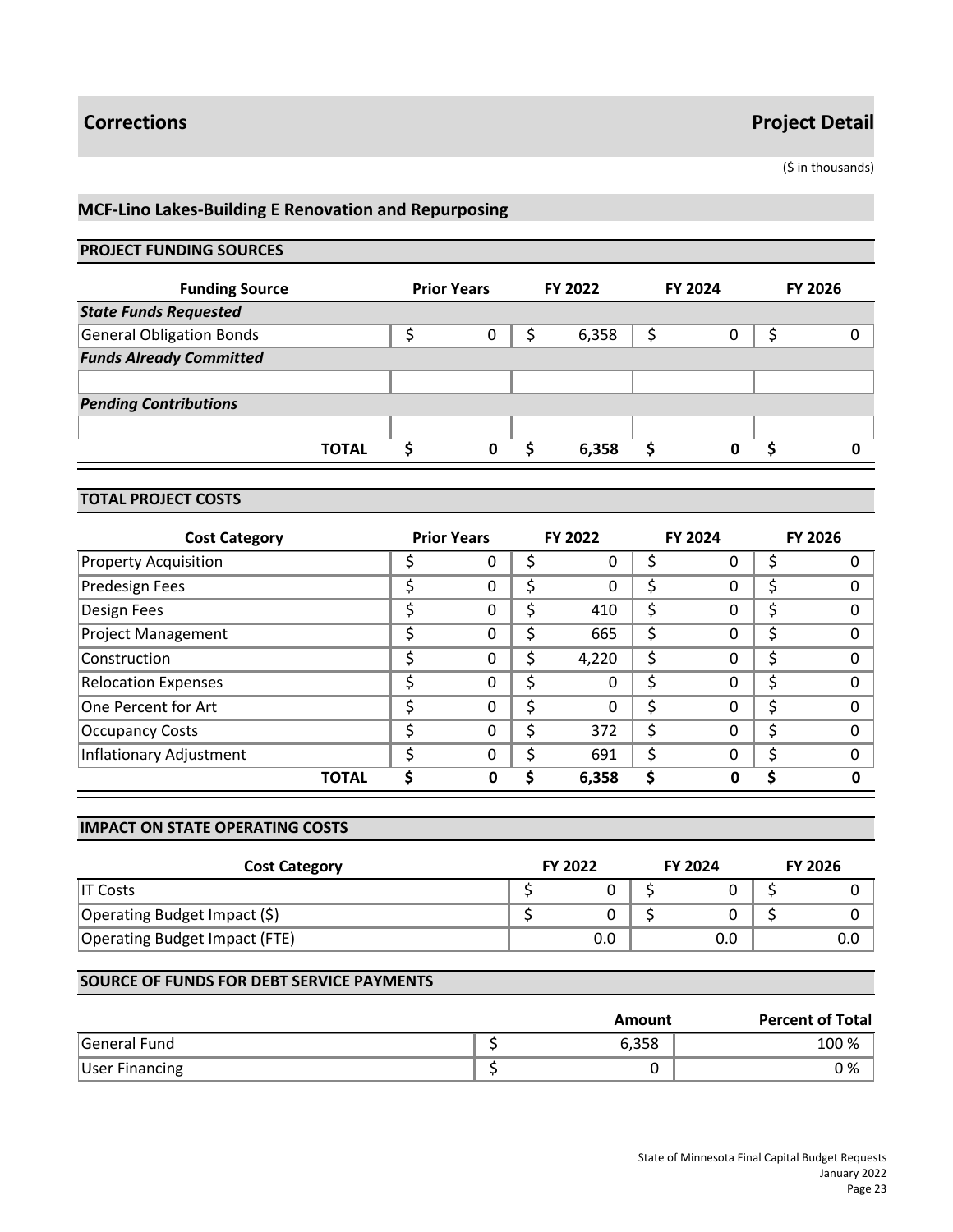| <b>STATUTORY REQUIREMENTS</b>                                                                                                                                     |      |  |  |
|-------------------------------------------------------------------------------------------------------------------------------------------------------------------|------|--|--|
| The following requirements will apply to projects after adoption of the bonding bill.                                                                             |      |  |  |
| Is this project exempt from legislative review under M.S. 16B.335 subd. 1a?                                                                                       | No.  |  |  |
| Predesign Review (M.S. 16B.335 subd. 3):                                                                                                                          |      |  |  |
| Does this request include funding for predesign?                                                                                                                  | l No |  |  |
| Has the predesign been submitted to the Department of Administration?                                                                                             | Yes  |  |  |
| Has the predesign been approved by the Department of Administration?                                                                                              | Yes  |  |  |
| Will the project design meet the Sustainable Building Guidelines under M.S. 16B.325?                                                                              | Yes  |  |  |
| Will the project designs meet applicable requirements and guidelines for energy conservation and<br>alternative energy sources (M.S. 16B.335 subd. 4 and 16B.32)? | Yes  |  |  |
| Have Information Technology Review Preconditions been met (M.S. 16B.335 subd. 5 & 6)?                                                                             | Yes  |  |  |
| Will the project comply with the targeted group purchasing requirement (M.S. 16C.16 subd. 13)?                                                                    |      |  |  |
| Will the project meet public ownership requirements (M.S. 16A.695)?                                                                                               | N/A  |  |  |
| Will a use agreement be required (M.S. 16A.695 subd. 2)?                                                                                                          | N/A  |  |  |
| Will program funding be reviewed and ensured (M.S. 16A.695 subd. 5)?                                                                                              | N/A  |  |  |
| Will the matching funds requirements be met (M.S. 16A.86 subd. 4)?                                                                                                | N/A  |  |  |
| Will the project be fully encumbered prior to the Cancellation Deadline (M.S. 16A.642): December<br>31, 2026?                                                     | Yes  |  |  |
| M.S. 16A.502 and M.S. 16B.31 (2): Full Funding Required                                                                                                           | Yes  |  |  |
| M.S. 473.4485: Guideway Project                                                                                                                                   |      |  |  |
| Is this a Guideway Project?                                                                                                                                       | ∣N/A |  |  |
| Is the required information included in this request? $N/A$                                                                                                       |      |  |  |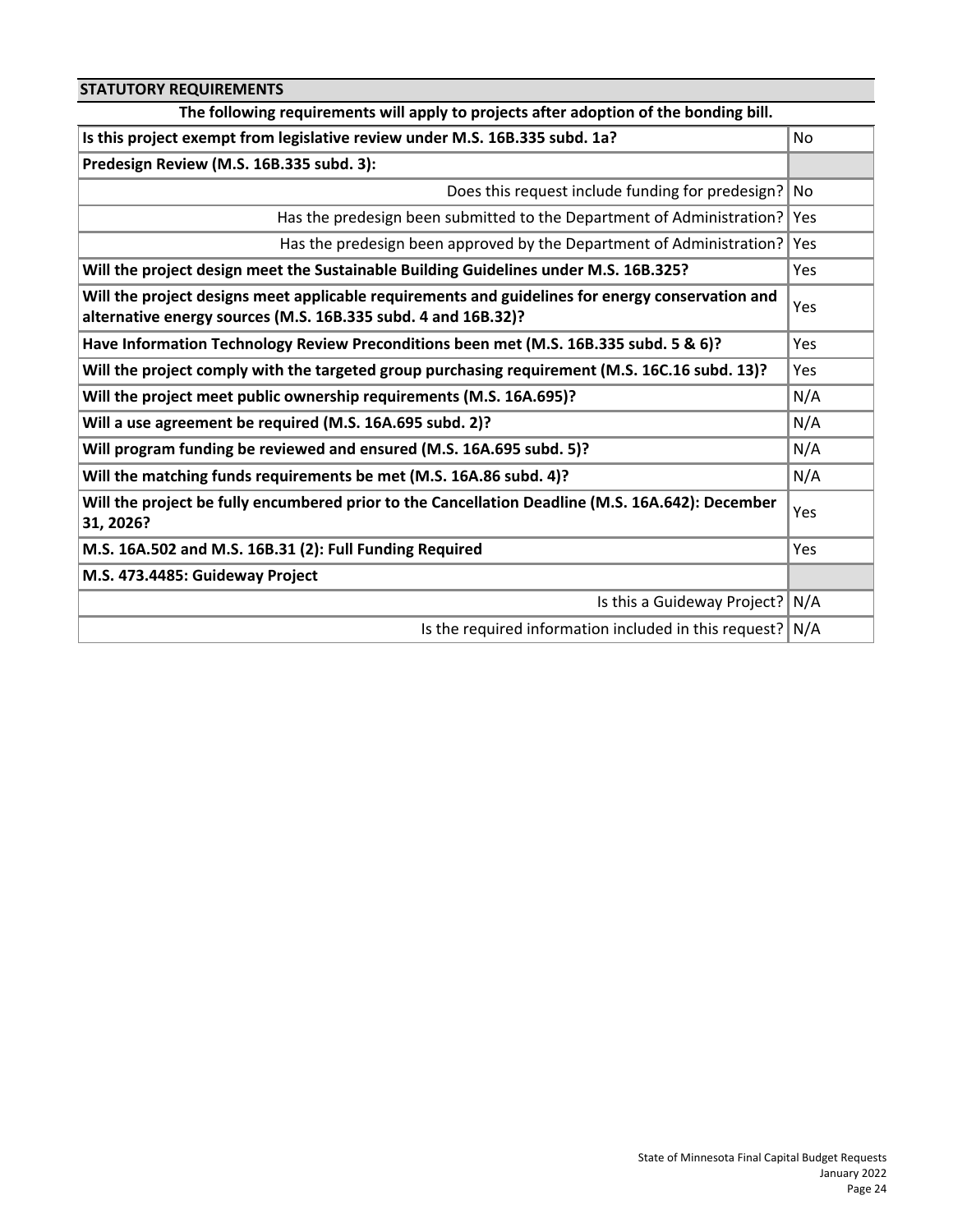(\$ in thousands)

## **MCF-Red Wing-Master Control Renovation and ADA Accessibility**

| <b>AT A GLANCE</b>       |                                                                                                                                                                                                                                                                                                                                                                                                         |
|--------------------------|---------------------------------------------------------------------------------------------------------------------------------------------------------------------------------------------------------------------------------------------------------------------------------------------------------------------------------------------------------------------------------------------------------|
| 2022 Request Amount:     | \$4,537                                                                                                                                                                                                                                                                                                                                                                                                 |
| <b>Priority Ranking:</b> | 5                                                                                                                                                                                                                                                                                                                                                                                                       |
| <b>Project Summary:</b>  | Renovation of the Master Control area which will incorporate new access<br>control equipment, workstations, sally port and toilet room. Also, the<br>scope of work will provide for a new two level vestibule which will<br>incorporate a lift/elevator to accommodate handicapped individuals for<br>access from the ground floor to the first floor of the Administration<br>Building/Master Control. |

# **Project Description**

In order to mitigate the deficiencies at the MCF-Red Wing facility that compromise security, efficiency and ADA compliance the following is the project scope of work:

1. Provide a handicapped accessible main entry to provide an accessible means of egress. This will be achieved by constructing a two level vestibule which will incorporate a handicapped accessible lift. The scope of work would also include expanding the entry to meet current code requirements and provide secure door control access.

2. Currently, the Master Control, Visitor Waiting Area and related Offices and within large room which compromised security and efficiency. The scope of work will separate the Visiting Area from the Master Control/Office area.

3. Provide a new sally port at Master Control comparable to other DOC facilities to provide a higher level of security.

# **Project Rationale**

1. Lack of handicapped accessible entry to the Administration Building.

2. Door control area of the Administration Building is a security risk. It is currently separated from the entry to the building, except via a single locked vestibule door with remote push button unlocking. In its' current state, Master Control is nothing more than a reception desk.

3. Lack of sightlines into the facility from the Master Control/Door Control Station.

4. Lack of separation from the Master Control area from the Visiting Area.

5. No access to toilet room from Visitor Waiting Area.

6. There is non-secure access from the Visitor Waiting area through the Watch Command offices into the facility.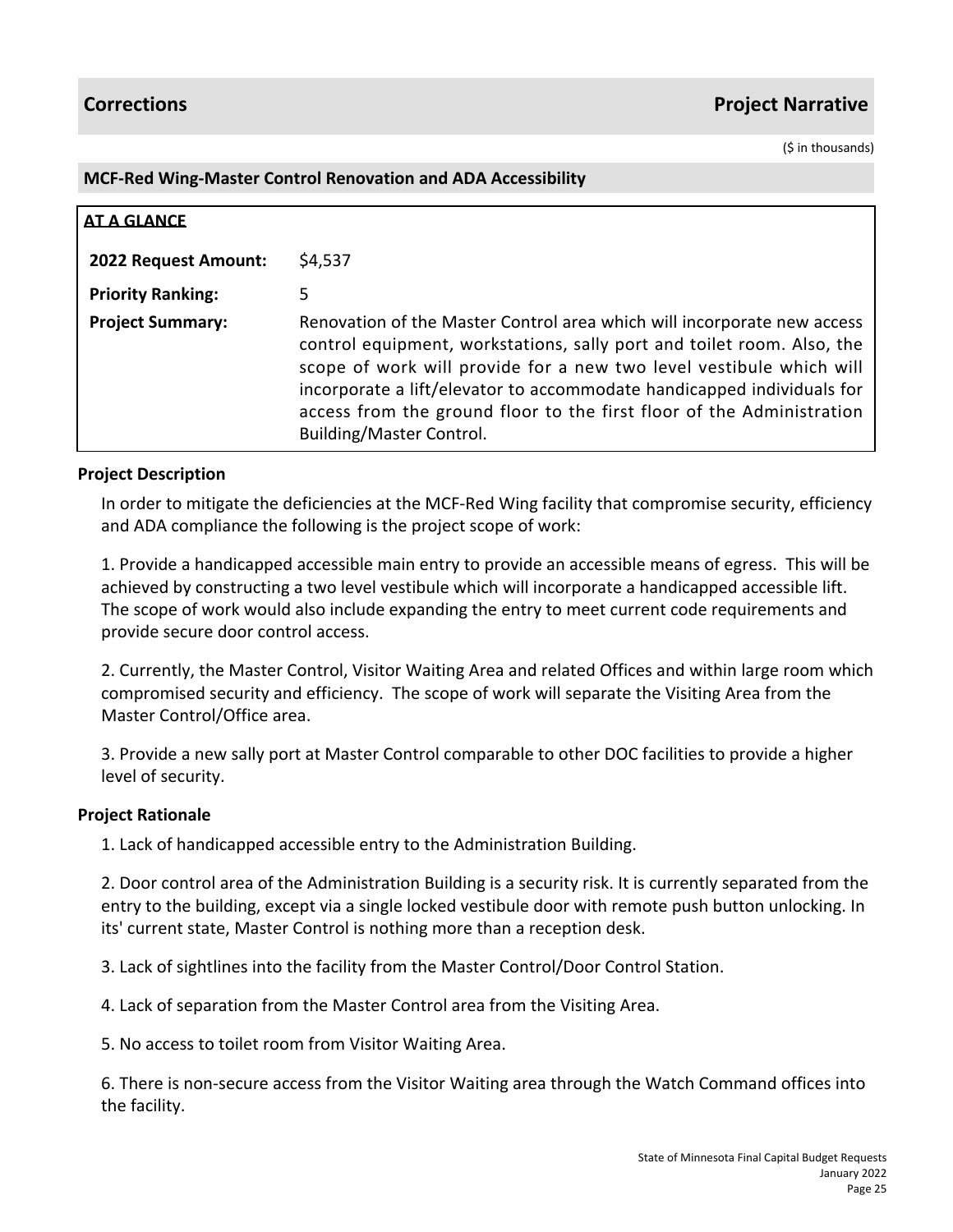# **Project Timeline**

Funding Received: July 2022 Design Team Selected: August 2022 Design Completion: November 2022 Bidding/Contractor Award: December 2022 Start Construction: January 2023 Mid-point of Construction: May 2023 Construction Completion: September 2023 **Other Considerations**

# **Impact on Agency Operating Budgets**

There will be no implications on the operating budget for the facility.

# **Description of Previous Appropriations**

# **Project Contact Person**

David Wisnewski Capital Resource Administrator 612-346-9822 david.wisnewski@state.mn.us

# **Governor's Recommendation**

The Governor does not recommend capital funding for this request.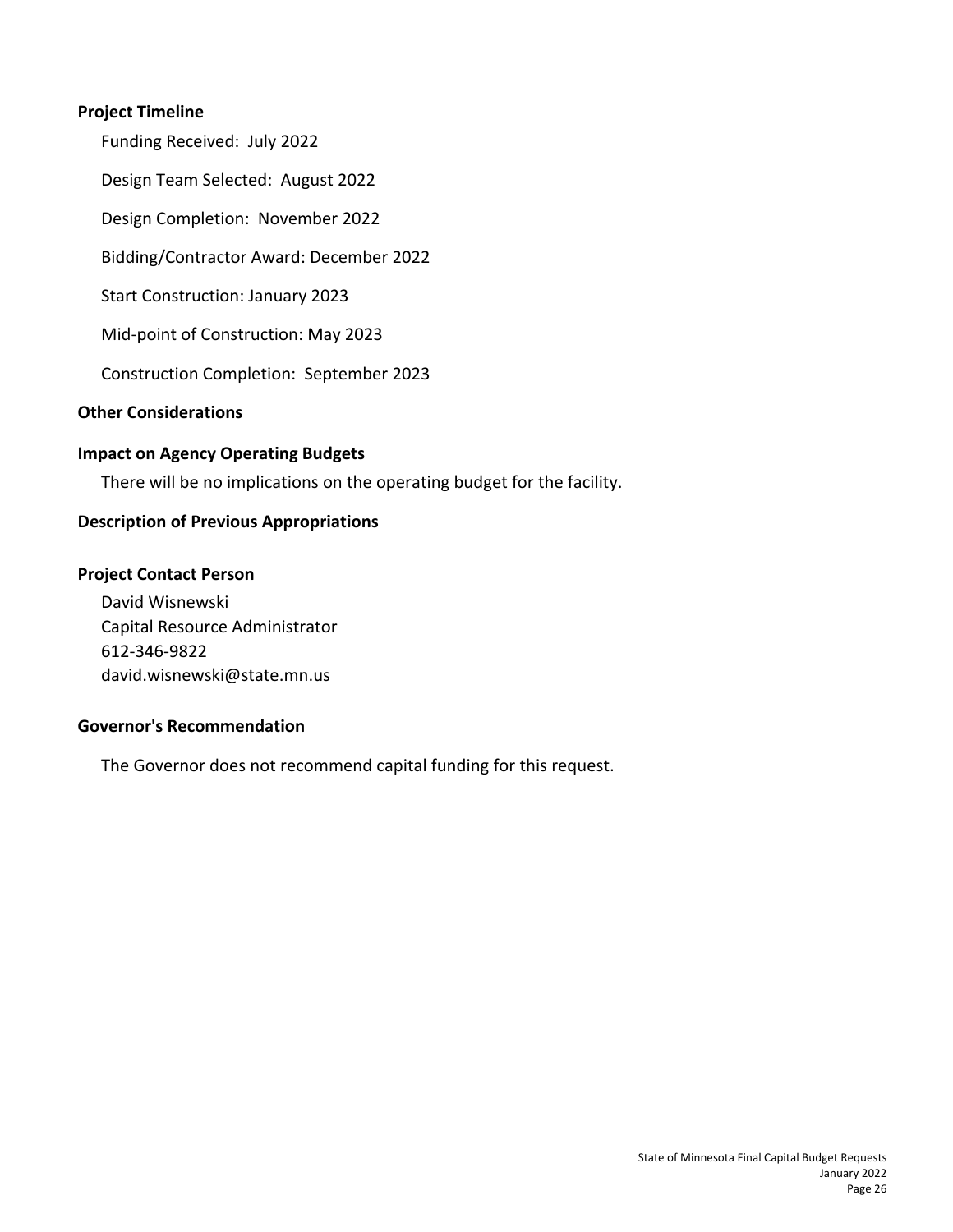(\$ in thousands)

# **MCF-Red Wing-Master Control Renovation and ADA Accessibility**

## **PROJECT FUNDING SOURCES**

| <b>Funding Source</b>           | <b>Prior Years</b> |   | FY 2022 |       | <b>FY 2024</b> |   | <b>FY 2026</b> |   |
|---------------------------------|--------------------|---|---------|-------|----------------|---|----------------|---|
| <b>State Funds Requested</b>    |                    |   |         |       |                |   |                |   |
| <b>General Obligation Bonds</b> |                    | 0 |         | 4,537 |                | 0 |                | 0 |
| <b>Funds Already Committed</b>  |                    |   |         |       |                |   |                |   |
|                                 |                    |   |         |       |                |   |                |   |
| <b>Pending Contributions</b>    |                    |   |         |       |                |   |                |   |
|                                 |                    |   |         |       |                |   |                |   |
| <b>TOTAL</b>                    |                    | 0 |         | 4,537 |                | ი |                |   |

#### **TOTAL PROJECT COSTS**

| <b>Cost Category</b>        |   | <b>Prior Years</b> |    | <b>FY 2022</b> |    | <b>FY 2024</b> | <b>FY 2026</b> |
|-----------------------------|---|--------------------|----|----------------|----|----------------|----------------|
| <b>Property Acquisition</b> |   | 0                  | S  | 0              | S  | O              |                |
| <b>Predesign Fees</b>       | c | 0                  | \$ | 0              | Ś  | 0              |                |
| Design Fees                 |   | 0                  | \$ | 312            | \$ | 0              |                |
| <b>Project Management</b>   |   | 0                  | \$ | 42             | Ś  | 0              |                |
| Construction                | ← | 0                  | \$ | 3,386          | Ś  | 0              |                |
| <b>Relocation Expenses</b>  |   | 0                  | \$ | 0              | S  | 0              |                |
| One Percent for Art         | ċ | 0                  | Ś  | 0              | Ś  | 0              |                |
| <b>Occupancy Costs</b>      |   | 0                  | Ś  | 345            | Ś  | 0              |                |
| Inflationary Adjustment     |   | O                  | Ś  | 452            | Ś  | 0              | $\Omega$       |
| <b>TOTAL</b>                |   | 0                  | S  | 4,537          |    | 0              |                |

#### **IMPACT ON STATE OPERATING COSTS**

| <b>Cost Category</b>          | <b>FY 2022</b> | <b>FY 2024</b> | <b>FY 2026</b> |
|-------------------------------|----------------|----------------|----------------|
| IT Costs                      |                |                |                |
| Operating Budget Impact (\$)  |                |                |                |
| Operating Budget Impact (FTE) | 0.0            | 0.0            | 0.0            |

|                       | Amount | <b>Percent of Total</b> |
|-----------------------|--------|-------------------------|
| General Fund          | 4,537  | 100 %                   |
| <b>User Financing</b> |        | 0 %                     |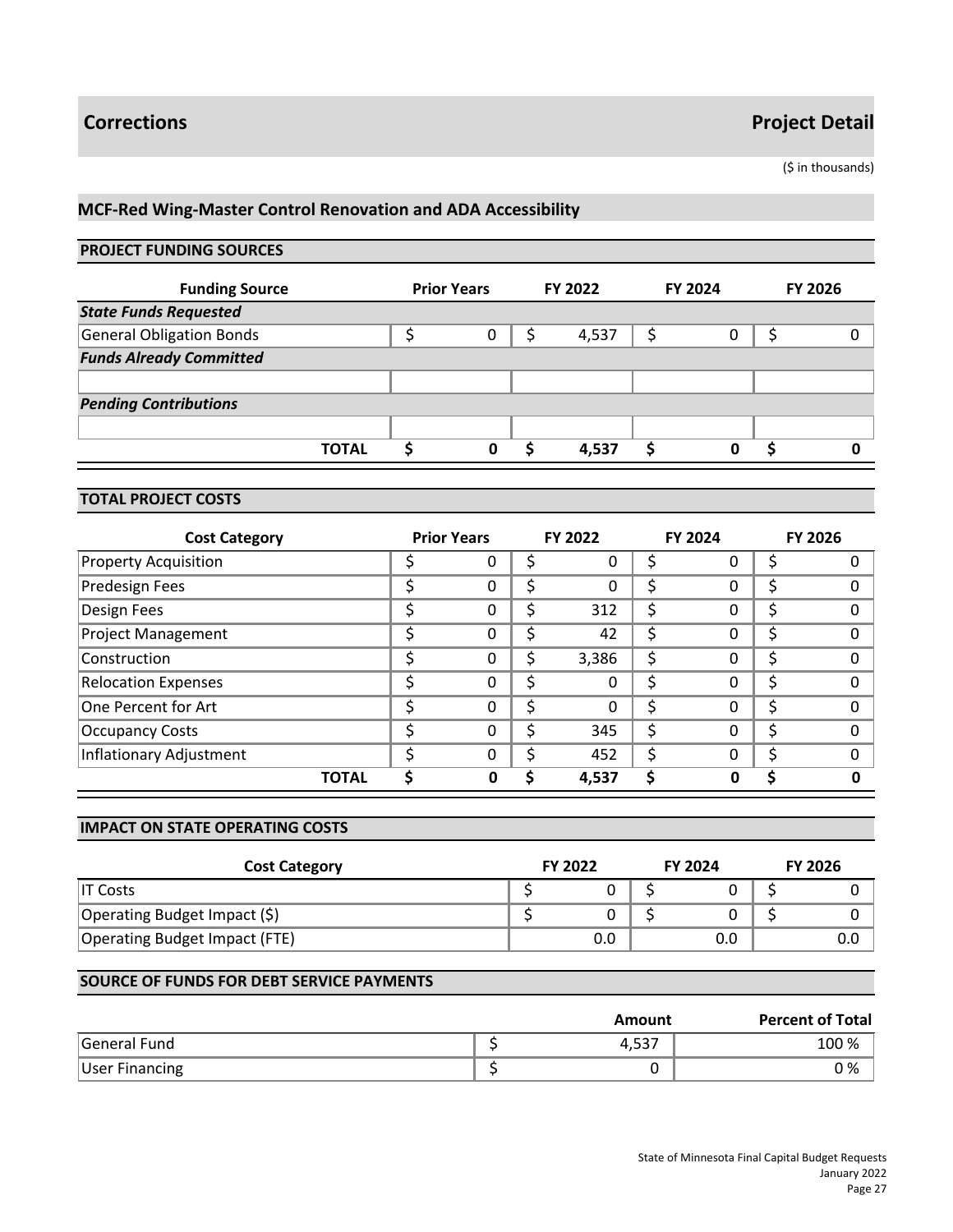| <b>STATUTORY REQUIREMENTS</b>                                                                                                                                     |            |
|-------------------------------------------------------------------------------------------------------------------------------------------------------------------|------------|
| The following requirements will apply to projects after adoption of the bonding bill.                                                                             |            |
| Is this project exempt from legislative review under M.S. 16B.335 subd. 1a?                                                                                       | No.        |
| Predesign Review (M.S. 16B.335 subd. 3):                                                                                                                          |            |
| Does this request include funding for predesign?                                                                                                                  | l No       |
| Has the predesign been submitted to the Department of Administration?                                                                                             | Yes        |
| Has the predesign been approved by the Department of Administration?                                                                                              | Yes        |
| Will the project design meet the Sustainable Building Guidelines under M.S. 16B.325?                                                                              | <b>Yes</b> |
| Will the project designs meet applicable requirements and guidelines for energy conservation and<br>alternative energy sources (M.S. 16B.335 subd. 4 and 16B.32)? | Yes        |
| Have Information Technology Review Preconditions been met (M.S. 16B.335 subd. 5 & 6)?                                                                             | Yes        |
| Will the project comply with the targeted group purchasing requirement (M.S. 16C.16 subd. 13)?                                                                    | Yes        |
| Will the project meet public ownership requirements (M.S. 16A.695)?                                                                                               | N/A        |
| Will a use agreement be required (M.S. 16A.695 subd. 2)?                                                                                                          | N/A        |
| Will program funding be reviewed and ensured (M.S. 16A.695 subd. 5)?                                                                                              | N/A        |
| Will the matching funds requirements be met (M.S. 16A.86 subd. 4)?                                                                                                | N/A        |
| Will the project be fully encumbered prior to the Cancellation Deadline (M.S. 16A.642): December<br>31, 2026?                                                     | Yes        |
| M.S. 16A.502 and M.S. 16B.31 (2): Full Funding Required                                                                                                           | Yes        |
| M.S. 473.4485: Guideway Project                                                                                                                                   |            |
| Is this a Guideway Project?                                                                                                                                       | N/A        |
| Is the required information included in this request? $N/A$                                                                                                       |            |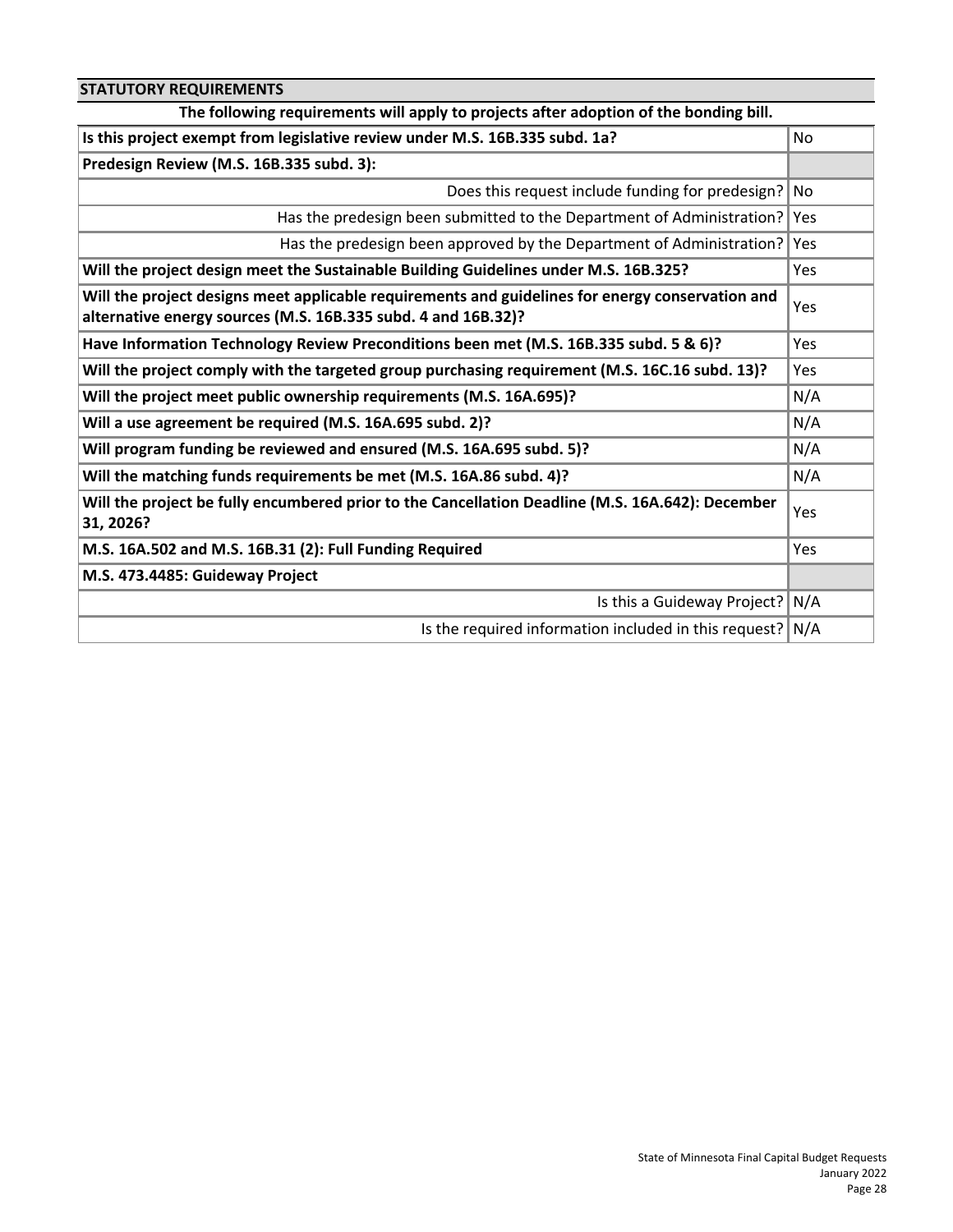# **Corrections Project Narrative**

(\$ in thousands)

### **DOC Transportation Unit Bus Garage and Offices**

| AT A GLANCE              |                                                                                                                                                                                                                                                                          |
|--------------------------|--------------------------------------------------------------------------------------------------------------------------------------------------------------------------------------------------------------------------------------------------------------------------|
| 2022 Request Amount:     | \$7,726                                                                                                                                                                                                                                                                  |
| <b>Priority Ranking:</b> | 6                                                                                                                                                                                                                                                                        |
| <b>Project Summary:</b>  | Deign and construction of a 14,000 square foot bus garage and offices for<br>the Department of Corrections Transportation Unit. The proposed facility<br>will be located at the MCF-Oak Park Heights facility on unoccupied<br>property on the south side of the campus. |

# **Project Description**

The bus garage and offices will included the following functions:

### **Interior Bus Parking**

- (2) MCI style buses (40'-6" long)
- (1) F550 Hoagland bus (34'-6" long)
- Dedicated vehicle bay area
- Interior dump stations for each bus bay

# **Other Interior Vehicle Parking**

- (12) vehicles, mix of sizes; including, but not limited to: Chevrolet Passenger Van, Chevrolet Suburban, Ford Excursion & Express Van, Chevrolet Traverse, and Dodge Caravan.
- Drive-thru preferred for the group of interior parking spaces; i.e., entrance door leading to a double loaded aisle with angled parking on each side.

# **Other Storage Space Needs**

- (1) Utility Trailer (6'X10')
- 8-9 spare bus tires
- Hand sink/eye wash/safety shower

#### **Office Space**

- (3) Supervisors offices
- (1) OAS office (Admin. Support Staff)
- Housed Out of Facilities (HOF) offices
- Men/Women Restrooms
- Records Retention Room
- Windows/visibility from office space into garage area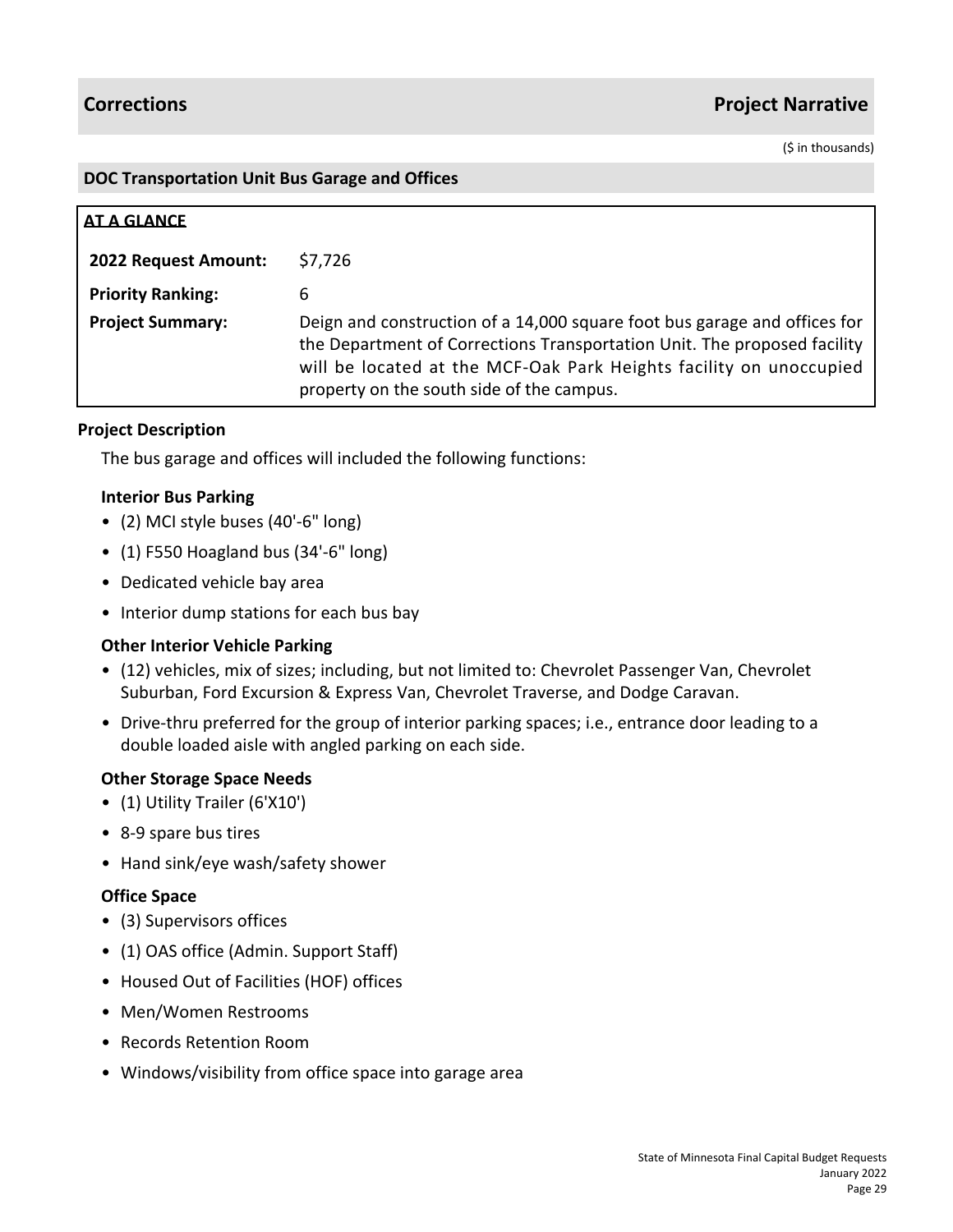# **Project Rationale**

The DOC Central Transportation Unit (CTU) has never had a dedicated agency location for transport vehicles. CTU has always relied on borrowed or rented space, and for an extended period of time the CTU rented space off Como Avenue in St. Paul. This space was critically dilapidated and lacked security. In 2016, CTU started exploring the option of a Transportation Center on DOC property. Meanwhile, in 2017, the property CTU rented was sold and the contract vendor invoked a contract cancellation clause. CTU lost their garage space with very little notice. Following an unsuccessful search for suitable space within the metro area, CTU signed a contract to use space in a vacant fire hall in Bayport, MN. CTU needed an interior space as the diesel vehicles cannot be left outside in the cold weather months. However, the space does still not meet the needs of the CTU. The space is only sufficient enough to house three transport busses. Therefore, all other vehicles, along with staff are located in two different locations. Many vehicles are parked outdoors and the CTU vehicles have been subject to vandalism and theft in these non-secured areas.

Currently, CTU staff and vehicles are divided into three locations (City of Bayport, MCF-Stillwater and DOC Central office in St. Paul). None of the three locations are ideal and having staff and vehicles divided into three locations is inefficient, not cost effective and complicates scheduling and supervision.

# **Project Timeline**

Funding Received: July 2022

Design Team Selected: September 2022

Design Completion: March 2023

Bidding/Contractor Award: May 2023

Start Construction: June 2023

Mid-point of Construction: January 2024

Construction Completion: April 2024

Occupancy: May 2024

# **Other Considerations**

There will be investigation/implementation of several sustainable/green initiatives to complement the project. The initiatives may include solar array, ground source heat pumps, electric vehicle charging, etc.

# **Impact on Agency Operating Budgets**

Utilities: Electric - \$60,000/year Gas - \$14,000 (April - October) & \$25,000 (November - March) Total: \$99,000 Staffing: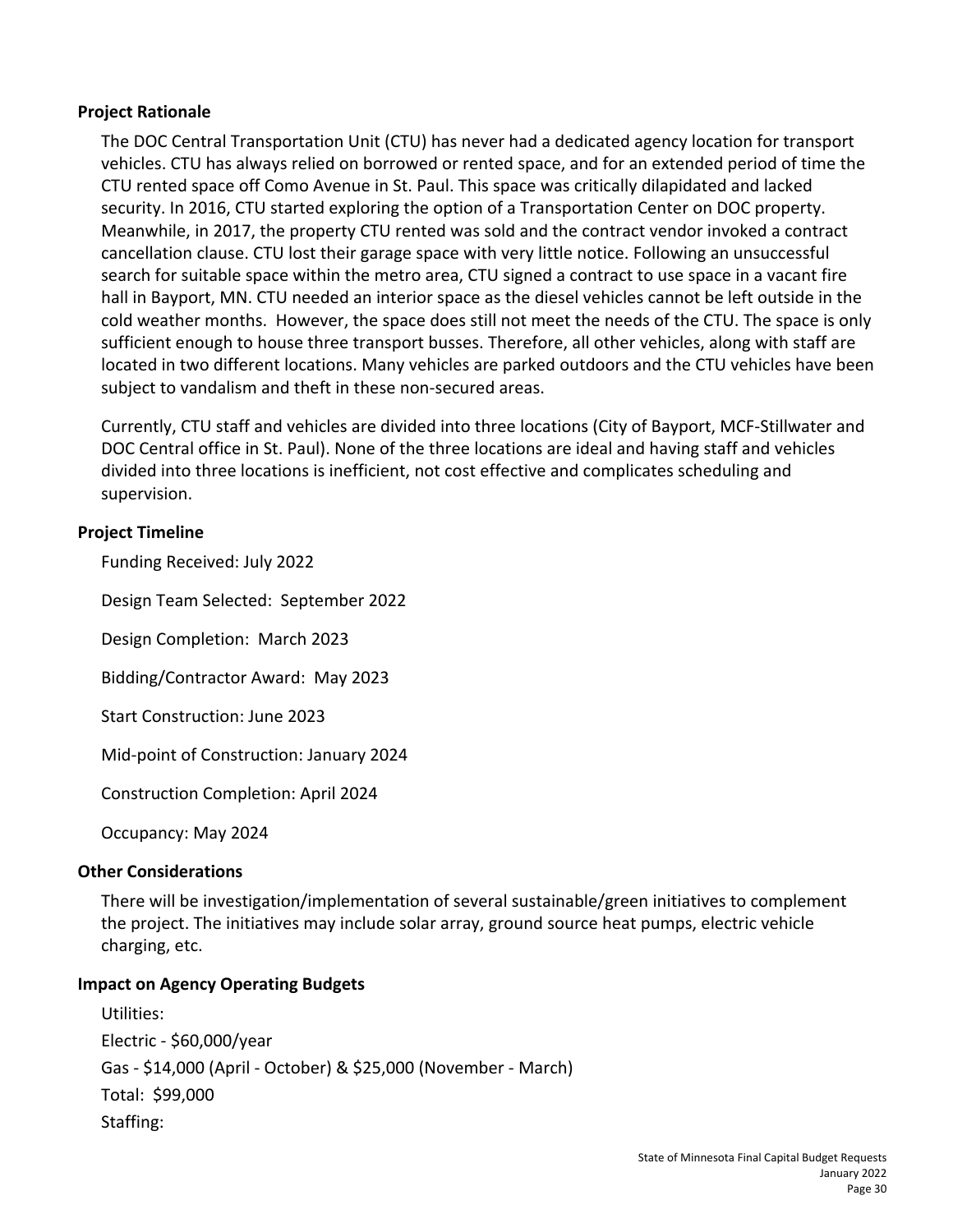Due to the consolidation of other locations, the overall Transportation Unit operating budget will be reduced. Through increased efficiencies, there will be a reduction of computers/phones, reduced fleet vehicles and staff mileage expenses. There are no staff increases anticipated for this request.

# **Description of Previous Appropriations**

# **Project Contact Person**

David Wisnewski Capital Resource Administrator 612-346-9882 david.wisnewski@state.mn.us

# **Governor's Recommendation**

The Governor does not recommend capital funding for this request.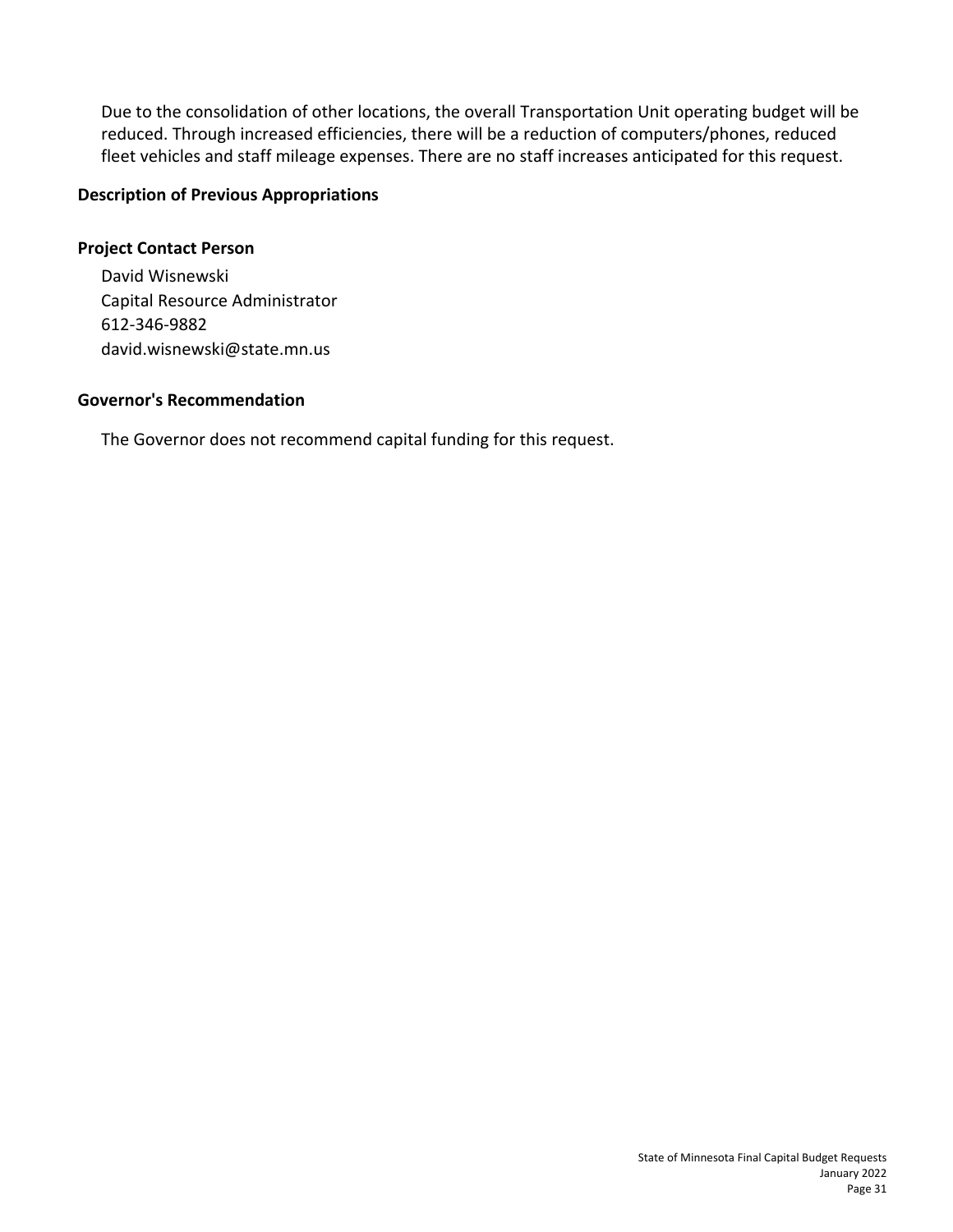(\$ in thousands)

# **DOC Transportation Unit Bus Garage and Offices**

### **PROJECT FUNDING SOURCES**

| <b>Funding Source</b>           | <b>Prior Years</b> |   | FY 2022 |       | <b>FY 2024</b> |   | <b>FY 2026</b> |  |
|---------------------------------|--------------------|---|---------|-------|----------------|---|----------------|--|
| <b>State Funds Requested</b>    |                    |   |         |       |                |   |                |  |
| <b>General Obligation Bonds</b> |                    | 0 |         | 7,726 |                |   |                |  |
| <b>Funds Already Committed</b>  |                    |   |         |       |                |   |                |  |
|                                 |                    |   |         |       |                |   |                |  |
| <b>Pending Contributions</b>    |                    |   |         |       |                |   |                |  |
|                                 |                    |   |         |       |                |   |                |  |
| <b>TOTAL</b>                    |                    | 0 |         | 7.726 |                | 0 |                |  |

# **TOTAL PROJECT COSTS**

| <b>Cost Category</b>        |   | <b>Prior Years</b> |    | FY 2022 |    | <b>FY 2024</b> | <b>FY 2026</b> |
|-----------------------------|---|--------------------|----|---------|----|----------------|----------------|
| <b>Property Acquisition</b> |   | O                  |    | 0       |    | 0              |                |
| <b>Predesign Fees</b>       |   | 0                  | \$ | 0       | Ś  | 0              |                |
| Design Fees                 | ◠ | 0                  | \$ | 499     | \$ | 0              |                |
| <b>Project Management</b>   |   | 0                  | \$ | 190     | \$ | 0              |                |
| Construction                | c | 0                  | \$ | 5,839   | Ś  | 0              |                |
| <b>Relocation Expenses</b>  |   | 0                  | \$ | 0       | S  | 0              |                |
| One Percent for Art         | ċ | 0                  | Ś  | 0       | Ś  | 0              | n              |
| <b>Occupancy Costs</b>      |   | 0                  | \$ | 154     | Ś  | 0              |                |
| Inflationary Adjustment     |   | $\Omega$           | \$ | 1,044   | Ś  | 0              | $\Omega$       |
| <b>TOTAL</b>                |   | Ω                  |    | 7,726   |    | Ω              |                |

#### **IMPACT ON STATE OPERATING COSTS**

| <b>Cost Category</b>          | <b>FY 2022</b> | <b>FY 2024</b> | <b>FY 2026</b> |
|-------------------------------|----------------|----------------|----------------|
| IT Costs                      |                |                |                |
| Operating Budget Impact (\$)  |                | 99             | 198            |
| Operating Budget Impact (FTE) | 0.0            | 0.0            | 0.0            |

|                       | Amount | <b>Percent of Total</b> |
|-----------------------|--------|-------------------------|
| General Fund          | 7,726  | 100 %                   |
| <b>User Financing</b> |        | 0 %                     |